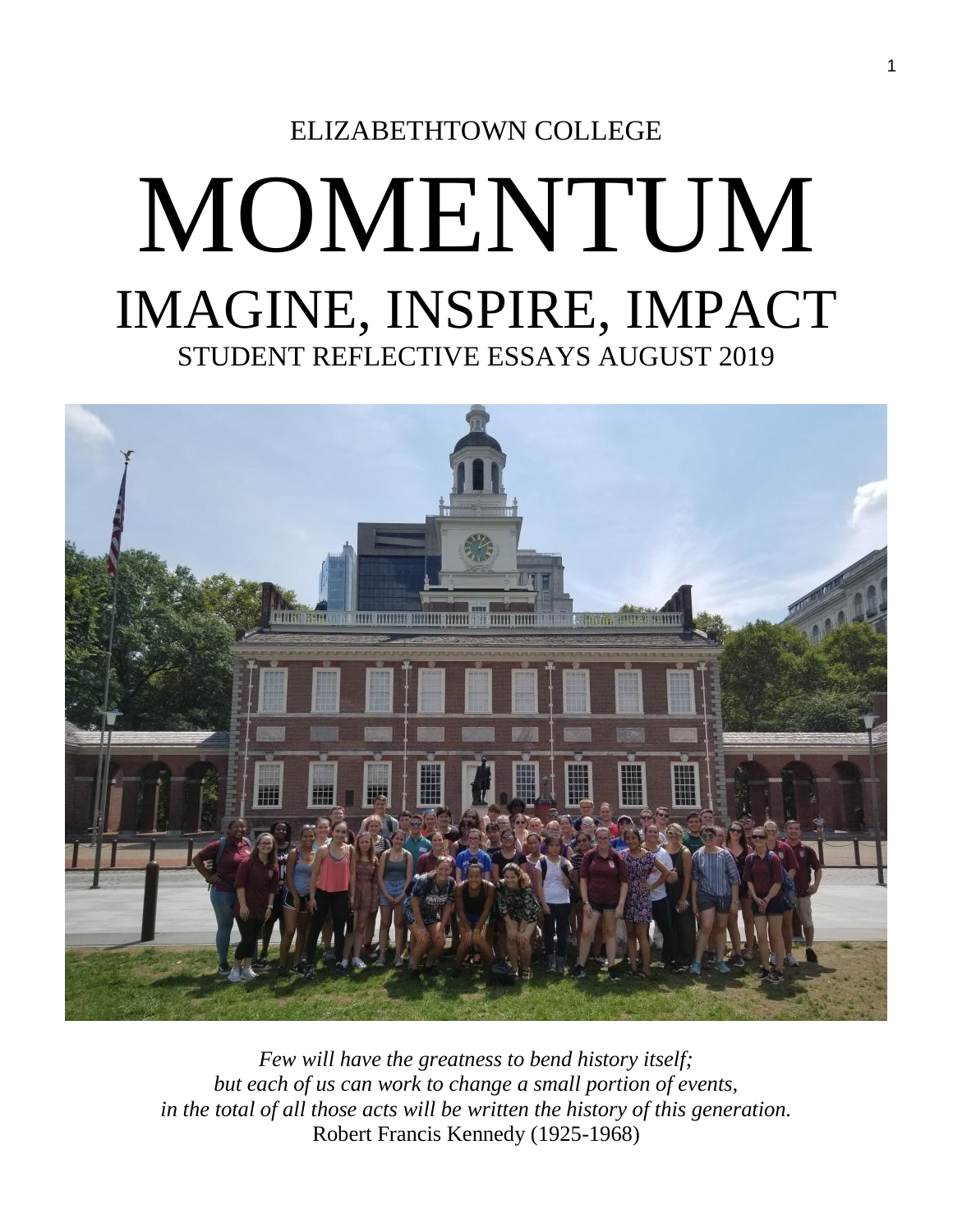#### Kimberly Anthony: Hatboro, Pennsylvania

Sitting in a college lecture hall is a day many high school students look forward to, but as the day approaches it gets more and more daunting. While sitting in the large room I listened to every single word the professors had to say. Each time they ended I just wanted to hear more about the things they are passionate about. This opportunity, which many students do not have, has been amazing for me. To be able to learn about specific programs Elizabethtown College has to offer and ways to view the world is unlike any other opportunity. One of the most interesting sessions I sat in was the professors who spoke about sociology and psychology. The sociology professor Dr. Kozimor-King opened my eyes to how psychology is super similar to sociology. The passion she had for learning about rally races and discovering the community behind it inspired me for what the world has to offer. I now have more of an awareness of how specific programs I have never even looked at are extremely close and could be a possible major for me. This week many of the Kinesis Peer Academic Advisors have inspired me and shown me there is so much room for growth and to explore the options available to us. One of the Kinesis who has inspired me most is Pleasant who is such a joy to be around and gives us a space to be ourselves without judgement. She offers a great deal of advice and wisdom for first year students who are overwhelmed and terrified of what the future holds. She also is amazing at being vulnerable and making sure we know we are not alone in this journey. The Kinesis are special people who have impacted many by showing students the opportunities are endless in college. They are the first upperclassmen many of us have met and they are an amazing representation of the college's community. The Momentum program has shown me many students do not have a clear view of their future and what the plan is for their lives. We have been reminded several times we DO NOT need to have our whole lives figured out right now. One of the biggest benefits of having this program is, we are able to learn about so many different topics and areas of study without any other distractions or school work. While here at Elizabethtown College I hope to leave with an impact on the community by giving my time and heart to others in need. I want to help other students and see them succeed in their endeavors. I hope to make lasting friendships I will carry with me for the rest of my life. With the help of this program many can only imagine where their future will be.

#### Leaslie Alejandres: York, Pennsylvania

Elizabethtown College embraces the idea of Education for Service. Being fond of this idea, I was intrigued by how the Momentum Program with Professor Benowitz incorporates Elizabethtown College's motto within this one-week program. As a student entering the Momentum program, I found myself learning more about the meaning of what the college strives to work for through the lectures, activities, and trips the Momentum program provides. Unsure about the impact the Political Science lecture was going to have on me, I entered the Brisner Lecture Room with the idea of how I was going to be unengaged. As soon as Professor Kelly-Woessner started speaking about the importance of political science, I knew it was my duty to act on the issues transpiring in today's society. Political Science plays an important role in the world we live in today, no matter what place in the work force, we all can communicate about relevant issues. Professor Kelly-Woessner has inspired and showed me how I have a voice in my community where I can use my intended major to have an impact on others. I learned how it is my responsibility to raise my voice when I know there are concerns impacting my community. This Momentum program has taught me how with persistence and motivation I can work towards my goal of working for a nonprofit organization. The Momentum program has taught me the importance of speaking up especially when in uncomfortable situations. With our current government becoming even more polarized, I learned the importance of communicating effectively with others. The activities Momentum offered has allowed me to understand the backgrounds in which people come from, their viewpoints, and stories. The lessons I have learned from this one week has taught me to collect research, listen actively, and to evaluate new information before I gather an opinion on a topic of matter. The Momentum Program has prepared me for the classes, people, and situations I will encounter. I am extremely thankful for the opportunity to be a part of something greater than myself.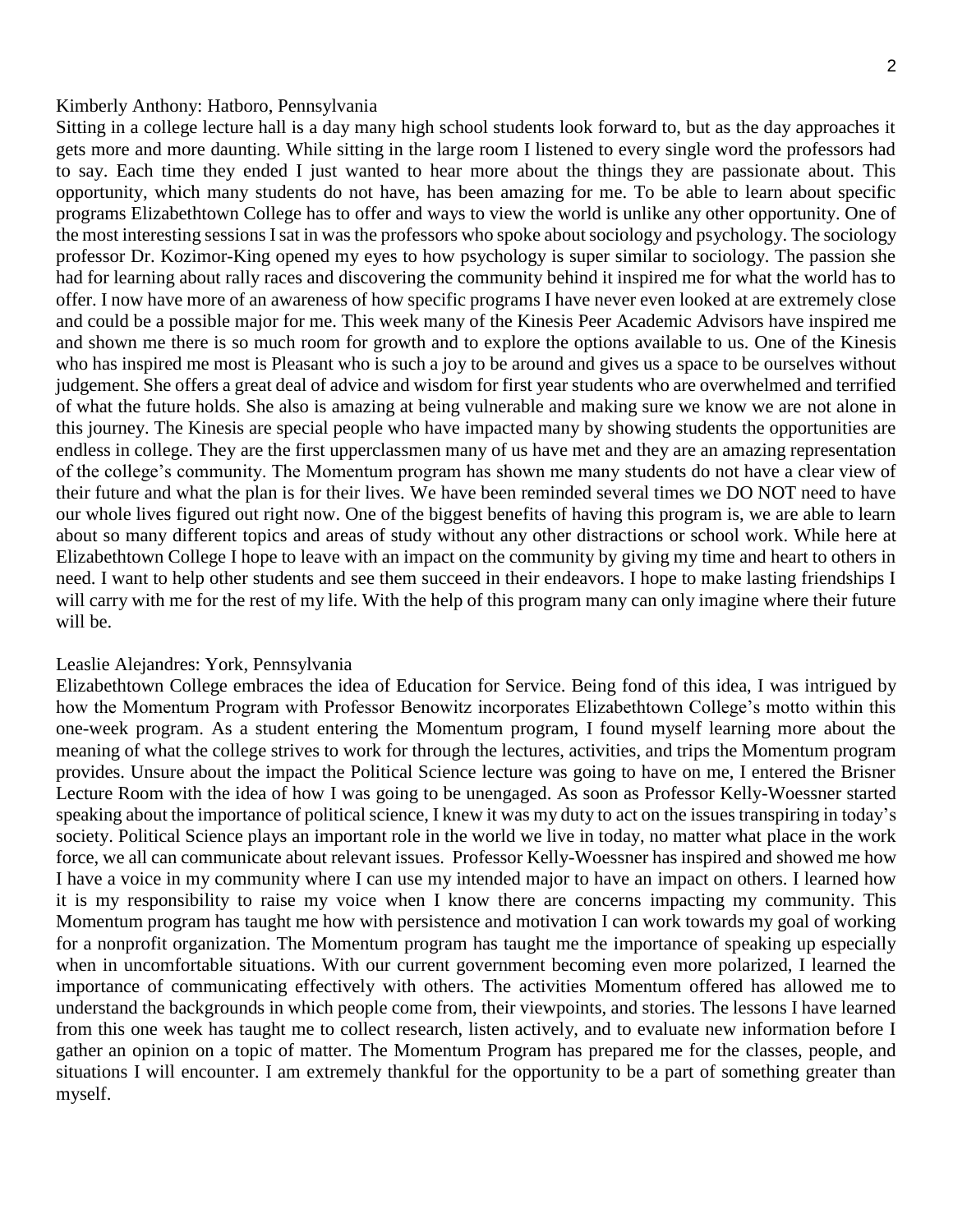Getting to have the opportunity to take part in this one-week event called Momentum was a pleasure for me and this truly meant the world to me. During this time, I had the opportunity to meet so many new first years who were also a part of this spectacular opportunity before school started. These moments truly touched me in and out. It helped me get to know Elizabethtown College much better. Not only did I get to learn about Elizabethtown College, but I also had the time to learn information from the phenomenal professors. It gave me an idea of how some of the professors at the college taught. While Momentum is a week earlier than when everyone moves in, I had the chance to get ready for the school year. The first day on my drive up to Elizabethtown College I was not as nervous as I thought I would be. Once I made my way there, I came up through the gate of Elizabethtown College towards a tent. This tent had some previous Momentum students, called Kinesis Peer Academic Advisors, welcoming me with Professor Benowitz. They greeted me by saying, "Hi, are you Aryana?" I responded with a smiling face, "Yes." They handed me my room card and key they let me know where we can park to get to my residence hall faster. Finally, I made my way into the residence hall and saw my roommate's family. I introduced myself and then began setting up my room. Finally, I went to lunch with Momentum students and their families. While I was taking the time to reflect on my experiences in Momentum, I truly got the chance to think about some of my goals while at Elizabethtown College and the things which inspired me. Two people who inspired me were my parents since they taught me how important it is to work hard whether I like to complete the tasks I was given. I can apply these inspirations to college and use it in any tasks. Two important goals for me which will help me in college is being able to stay focused on my work and to be able to work on my time management skills. Working on my time management will help me have my work for my classes completed early and on time. It will also help me get to class on time. Not only will this help me at Elizabethtown College, but it will also help me so much in the future for any jobs I have and many other things I encounter. Another long-term goal which is important to me is to get better at staying focused on all my tasks. In my opinion, this will help me graduate in four years. Another important way this goal will benefit me in the future so I can complete my tasks to the best of my abilities. While thinking about what my future in college and further will look like I could imagine how in the future I will meet more people in college and be able to get a degree to continue my education while also getting a job. While in this program I am benefiting a great deal since it is helping me get ready for college and a new life away from home. I cannot say how much Momentum is benefiting me and helping me grow.

#### Caleb Alvarado: Brick, New Jersey

Momentum is more than just a program it is a family. I have had many social and professional encounters since my time with the Momentum program. My favorite encounter was when my best friend Sean walked into my room thinking it was his. I said to him, "I think you are in the wrong room." Sean replied with, "nice to meet you." Fifteen minutes later, he came into my room and said "Hey, I am so sorry about that!" I told him "No problem." After this awkward but funny encounter, we bonded. This was just the first of many friends I have made during my time in Momentum. I have learned so much from my experiences, but the best part was when we went on the road trip to Philadelphia. It was my first-time visiting Philadelphia and I learned so many facts I never knew about the city. While in Philly, I was put in a group with my favorite Kinesis Peer Academic Advisor, Joe. He took my group around the Reading Terminal Market and showed us his favorite place to eat, "Frank's." Joe talked to us and really got to know us. He really made my group and I feel so welcomed. Momentum has had such a great impact on me. I was extremely nervous I was not going to make friends while here at Elizabethtown, but the Kinesis made it easy for us to learn everybody's name. The Kinesis Peer Academic Advising team got us to talk to different people by moving us around when we went to sit down and eat. I am extremely grateful for this strategy to learn to know new people. If it was not for one of the Kinesis moving me, I would not have met my other two good friends, Adam and Freddie. Everybody in Momentum did not just become my friends, but family. It is crazy how it has only been four days and it feels like I have known my Momentum family forever. I will impact Elizabethtown by joining clubs and getting a campus job. For every incoming first year student coming into Elizabethtown College, I highly recommend joining the Momentum program. You will make forever friends, learn a ton of new things, and become very close with the Kinesis team.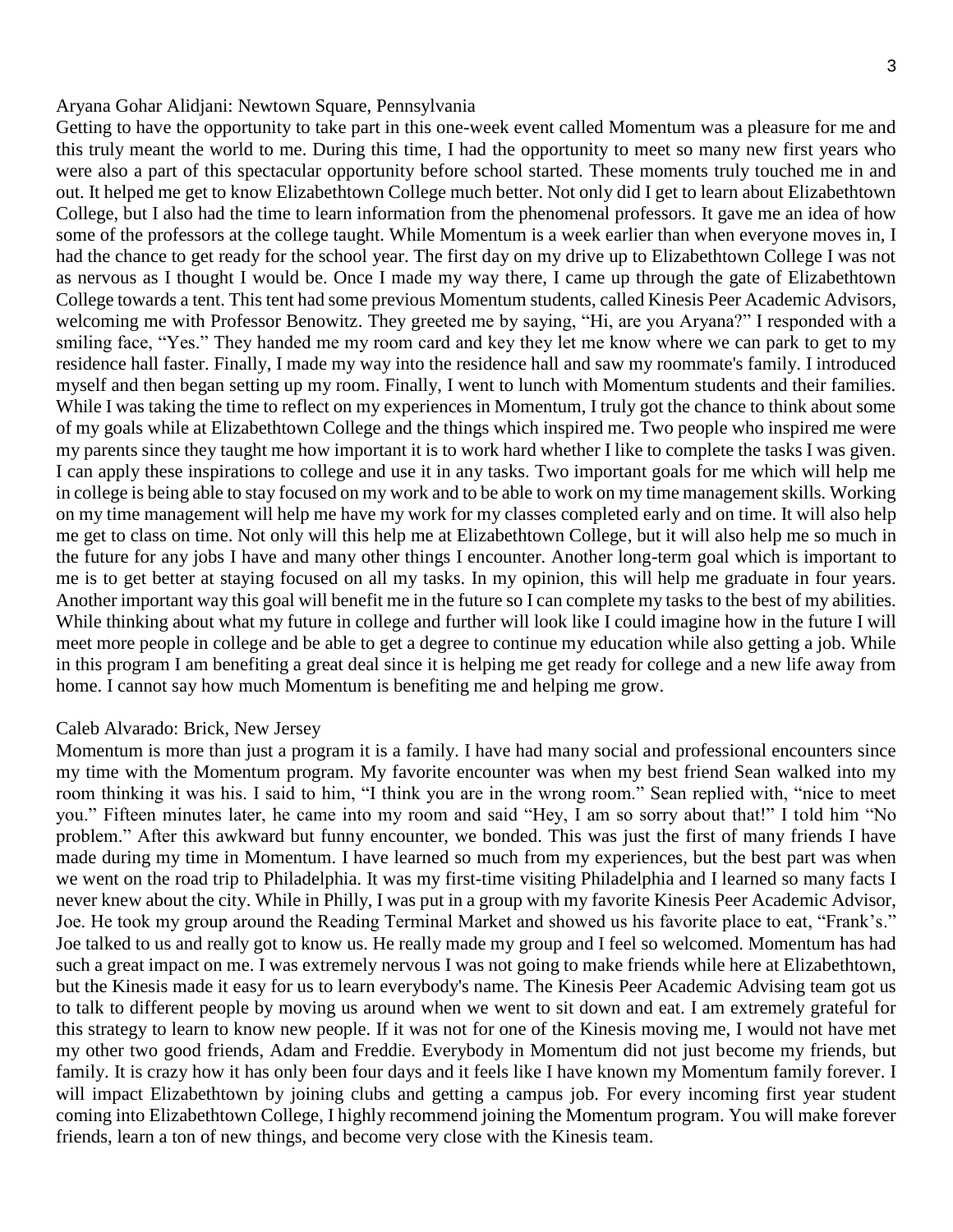#### Zoe Bender, Bedminster: New Jersey

Leading up to my first year in college, I did not know anything about the Momentum Program. I did not know what to expect which made me worried I would not enjoy it or make any new friends. On the first day, I could not go on a tour of the town because I came later. The first night of the program I moved in and I noticed how everyone had someone to talk to leading me to feeling out of place. A few of the Kinesis Peer Academic Advisors were friendly which made it easier to come in. I was scared to walk up to people because they all seemed to be familiar with each other. I walked up two people who seemed nice and easy to talk to. When I approached Marissa and Angie, they were waiting in line to get their electronic devices connected to the Wi-Fi. This is how a lifelong friendship began. Even though I did not like getting split up from my friends, I enjoyed getting to know everyone. On our walking tour of Philadelphia Professor Benowitz taught us these cool facts about the historical landmarks we passed. He made the experience engaging so everyone could stay focused. From our trip to Philly, our campus tour, and our lectures, I have learned so much more than I ever imagined. All the Kinesis have always been so much fun, and they are such great leaders. Carly always is ready to help/talk to anyone and will go out of her way to get everyone involved and make sure they are having a good time. Kayla always is ready with a joke to tell and never fails to make everyone laugh. Julia always has a friendly smile on her face. While there are exciting and fun moments with the Kinesis, they also know when to be serious when they needed to be, inspiring me to be a Kinesis next year. I want to make an impact on them as they have on me. All the Kinesis made it easy for me to open up and make me comfortable with who I am. Each of them has really inspired me to inspire the next generation of Momentum students. Just like them, I hope to help make new friendships and make the transition from living at home to living on campus easier.

#### Natalie Costa-Ouimet: Elizabethtown, Pennsylvania

I have never felt so happy to have chosen the Elizabethtown College as my starting point for my life. It has given me so much to look forward to and so many people I have already become best friends with. Not many of them have the same intended major as me, and this scared me at first; But hearing all of the lectures about how two different subjects can cooperate or complement each other, it helped me realize how even the most polar opposites can come together and create a positive companionship. Like when we went to the math and music lecture; learning about the different patterns and formulas going into writing sheet music brings to the light how intricate and precise a form of creative expression could be. Another particular moment I can recall this happening was with my new best friend Megan. We both have different lives in the college campus; she has a dorm and roommate and an intended major in psychology, while I am a commuter and a fine arts major. But all it took for us to be friends were formal photo confusion, bad French accents, and a competition to find the Colonial designs of the sidewalks. Lining up from tallest to shortest for a photo, we joked about the humidity, the heat, and the unnecessary confusion of the process. It was during the formal dinner where we became the best of friends, joking about the French theme of the food and recalling our chaotic past school lives. We would walk down in the streets of Philadelphia, pointing and shouting "French" or "Irish" as we tripped on the uneven brick or gravel of the very street. I really liked talking with Moh and Pleasant, and since they knew my mother, it was easy to get along with them. It was kind of fun seeing Moh teasingly give up on separating me into a new group of people to sit with for the lectures or eating. He would say, "It's like you've talked to everyone," as if I could remember who I have talked with at every point. They would always mix us up, so it was kind of difficult to even remember more than two or three names. I want to impact the college just like we did with the game we made. To be more specific, I want to do or make something and have future students look at it and know I have made something to help and make them feel special. I imagine me doing so by leaving behind my art and creativity as a staple on the campus. Someday, I will have a job at a major animation company, whether it is making storyboards, to animating the main or short films everyone sees in the theaters and on their DVDs.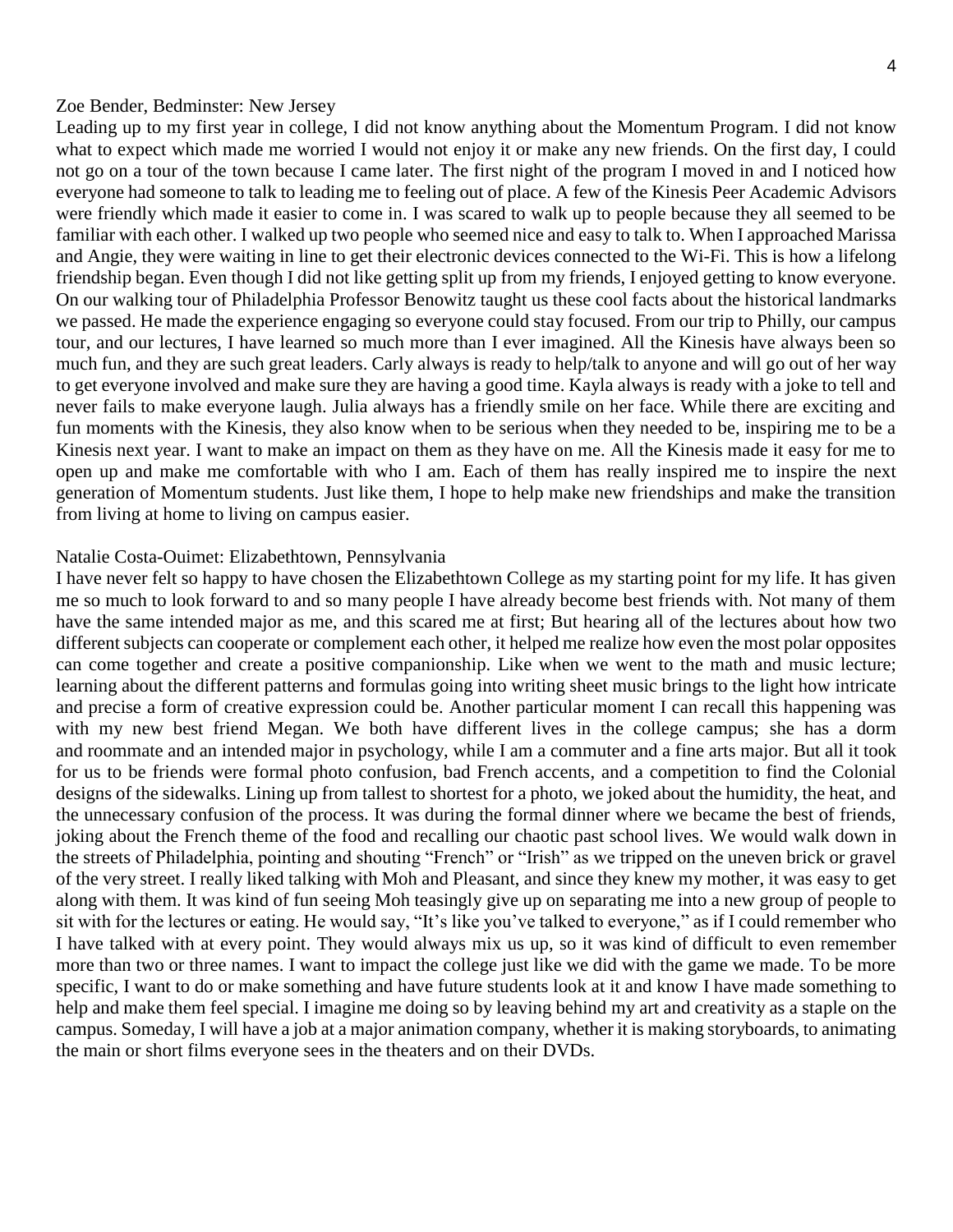#### Haileigh Askins: Wiconisco, Pennsylvania

The thought of moving to college is usually seen as something exciting, but also scary. Often times people may worry about fitting in and possibly finding friends, but when I was offered a chance to join the Momentum Program, I leaped at the chance. I did worry about typical things like finding friends and fitting in before arriving on campus. After meeting the other Momentum students and being introduced to everyone, I realized something began to come to light quite fast. Many times all over campus while visiting I have been told "Elizabethtown College is a very welcoming community - it is like a family," and this did not seem true until I experienced it myself. This became evident very early on in the Momentum program. I soon realized how welcoming and friendly my peers were. No one was rude or judgmental, everyone was just very friendly and open to making new friends. Just after twenty-four hours of living on campus I began establishing close friendships with some of my peers, from sitting together at meals to staying up late to watch films together, our bonds starting forming and trust began to grow. These bonds might just have just begun, but they are already extremely strong. This is because the bonds have been formed with such amazing and understanding people who are all here for the same reasons; to educate themselves and help themselves grow as people. Throughout the week we have been asked to share our stories with our peers, in doing so you begin to see all of your similarities you have with people you may have never thought to introduce yourself to. Along with meeting all of my peers, I was also introduced to many amazing Kinesis Peer Academic Advisors. Just like my peers, the Kinesis were very friendly and welcoming, even establishing friendships with us first year students. Not only did they talk to us, but they also engaged in our activities and shared many good ideas and wisdom to help us in our lives. One specific part of the Momentum week which sticks out in my head is the H2O Olympiad. This was when the Kinesis went out of their way to set up a water slide and make water balloons for us to have a good time. Not only did they set this up, but they also participated in it with us, and I believe this brought us all much closer. Along with all of this, throughout the week, we students attended many informational sessions to help guide us in the process of beginning college. I personally believe with everything which has happened throughout the week, this program and all of the people in it with me, have truly impacted my life for the better. They have shown me new things, taught me lessons, changed my perspective as well as opened my mind even further.

#### Evan Carneal: Wernersville, Pennsylvania

During my week with the Momentum program, Philadelphia inspired more than anything else here. I am from an area close to Philly but I never actually knew the city's historical background. Learning about all the French ties and meanings behind the structures and streets made me rethink looking at other buildings and walkways like it. It also inspired me to research places before I visit, because I find it really interesting how we perceive people one way only to find out they had many faults kept hidden from the public. Learning about Ben Franklin and how he treated his family really changed my perspective on him as a person. Next time I go to Philly I hope I can learn even more about the city, and if I am with other people I can educate them as well. I also learned more about the history of Elizabethtown I would never have known if it were not for this program. After taking a long walk around Elizabethtown College, and Elizabethtown in general, I learned so much about the religious history surrounding the town. After learning about the town and all the different areas of study, I know I really want to achieve my goal of majoring in something along the lines of the science field. At first I was planning on majoring in Biotechnology because I had taken a big liking to it, but now I am having second thoughts after seeing all the seminars offered through Momentum. Now Psychology, Physiology, Forensic Science, and Political Science seem really interesting to me and may be something I want to research more about. Out of all the majors, however, Forensic Science seems to have the most interesting topics and themes I like and would also like to learn more about. It also has more job openings and would give for a broader area of study than most other areas I have previously researched. I hope to make an impact throughout the College by being the person others can rely on for help, or go and talk to if they need it. I also hope to contribute to whatever field I end up in and demonstrate to others all I learned here at Elizabethtown.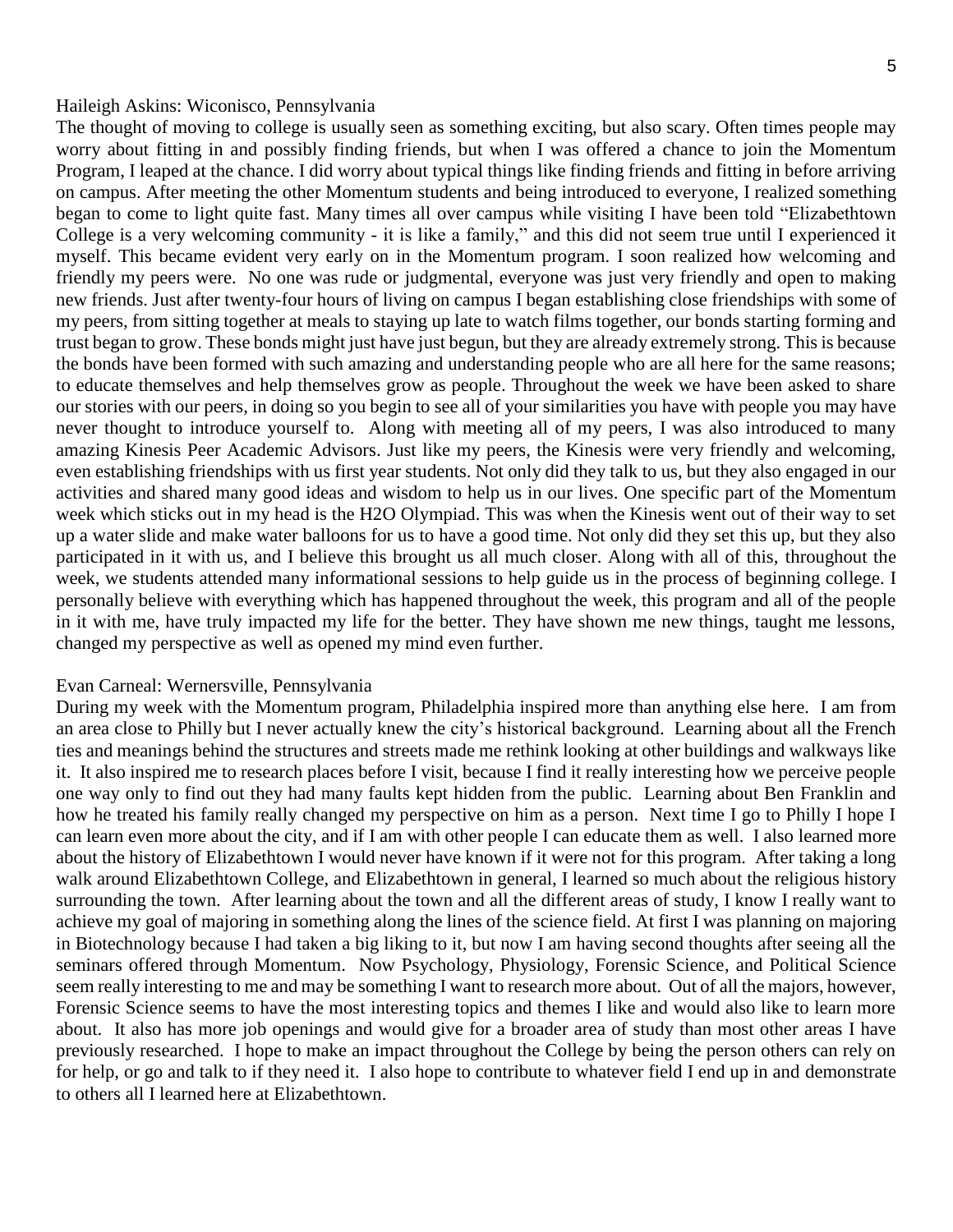#### Sean James: Shenandoah, Pennsylvania

College can either be really exciting or scary when you first start out. For me walking onto campus for the first time I was filled with excitement and terror. Pulling into the Schlosser loop and meeting Julia for the first time is probably what I will remember most about my first semester. Just this one person being initially kind to me is what inspired me for the rest of the week to be kind to everyone else I meet. Momentum not only inspires me but makes me want to have an impact on campus and be imaginative with everything I can potentially do on campus. My long-term goals at Elizabethtown College are eventually becoming an English teacher, making new friends, becoming a leader on campus and hopefully getting close to all my professors which will lead to getting a good job in the future. Being at Elizabethtown for this week, I already feel like a completely different person from who I was a week ago. I have learned so much about myself through Momentum. I was always the person in high school who was afraid to be my real self with others because I thought I was going to be judged. But through Momentum, Professor Benowitz, and all the Kinesis Peer Academic Advisors talking about how we are all equal and how we are all going into new territory with college made me step back and realize how I am great just the way I am. The field trip I will remember most is when the Momentum group went to Philadelphia for the day. Walking all over the city with Professor Benowitz debunking the history about significant people in our history like how Betsy Ross never actually sewed the American Flag or just how much of a player Benjamin Franklin was back when he was alive. Strolling through the city we passed through historic buildings with ambulances wailing past every time Benowitz would try to speak. One person I have met this week who has inspired me is Caleb. My roommate did not moved in yet so I was a little nervous about how I would just stay in my room and not talk to anyone but Caleb actually threw me when walking into the wrong room on the first day after a shower and has become one of my closest friends. It is only been a few days since I met him but I feel like I have known him for ten years already and we could talk to each other about anything and everything whether it is teasing Jocelyn, or making Angie and Marissa laugh I can tell we are going to be very good friends for years to come. Over all Momentum has been an extremely positive experience for me and I genuinely believe the Kinesis Peer Academic Advisors and almost everyone in the program is my second family and some of my best friends out there and the school year has not even started yet!

#### Angela Guydik: Leesport, Pennsylvania

It was the morning of August 16, which meant one thing, it was move in day for Momentum students. Driving down to Elizabethtown was definitely nerve racking and emotional. I was saying goodbye to my family and moving on to study what I am passionate about, which is Occupational Therapy. There was a side of me which was so excited, it made me smile! Then there was another side of me questioning whether Momentum was for me. I can honestly say Momentum has helped me make new connections at Elizabethtown College! I was not expecting to get as much as I did out of the program. I have made my closest friends from the first day of Momentum, and have had so many laughs ever since! The day we all moved in we went for a walk around Elizabethtown so we could get familiar with our surroundings and the history of the town. It was this walk which helped me form the friendship I have with my friends. On our walking tour of Philly, I was able to learn new facts about our history which I never knew before. I loved walking around Philly and just making new memories and new learning new facts about the city. Carly is someone who inspired me in this program. She knows how to make everyone feel included and she made it easier for everyone to open up. Ever since the first time I saw the welcoming smile on her face, I looked up to her personality traits and leadership skills. On our way home from Philly, I was talking with Meghan and she answered all the questions I had about Elizabethtown College and for OT which made me feel really comfortable and confident for this upcoming year. Along with Carly and Meghan, all the Kinesis are great leaders and people whom I aspire to be. They all are always making my day better, and making my first days at college so memorable. Another moment which really stuck with me during this program was when Professor Benowitz had us all close our eyes and think of what we love. The only thought in my mind was learning about the human body and helping others. From this moment I knew Occupational Therapy was for me. This program has given me even more inspiration and confidence to help others out with my degree. In the future, I hope to have some leadership roles as I continue to grow here at Elizabethtown College.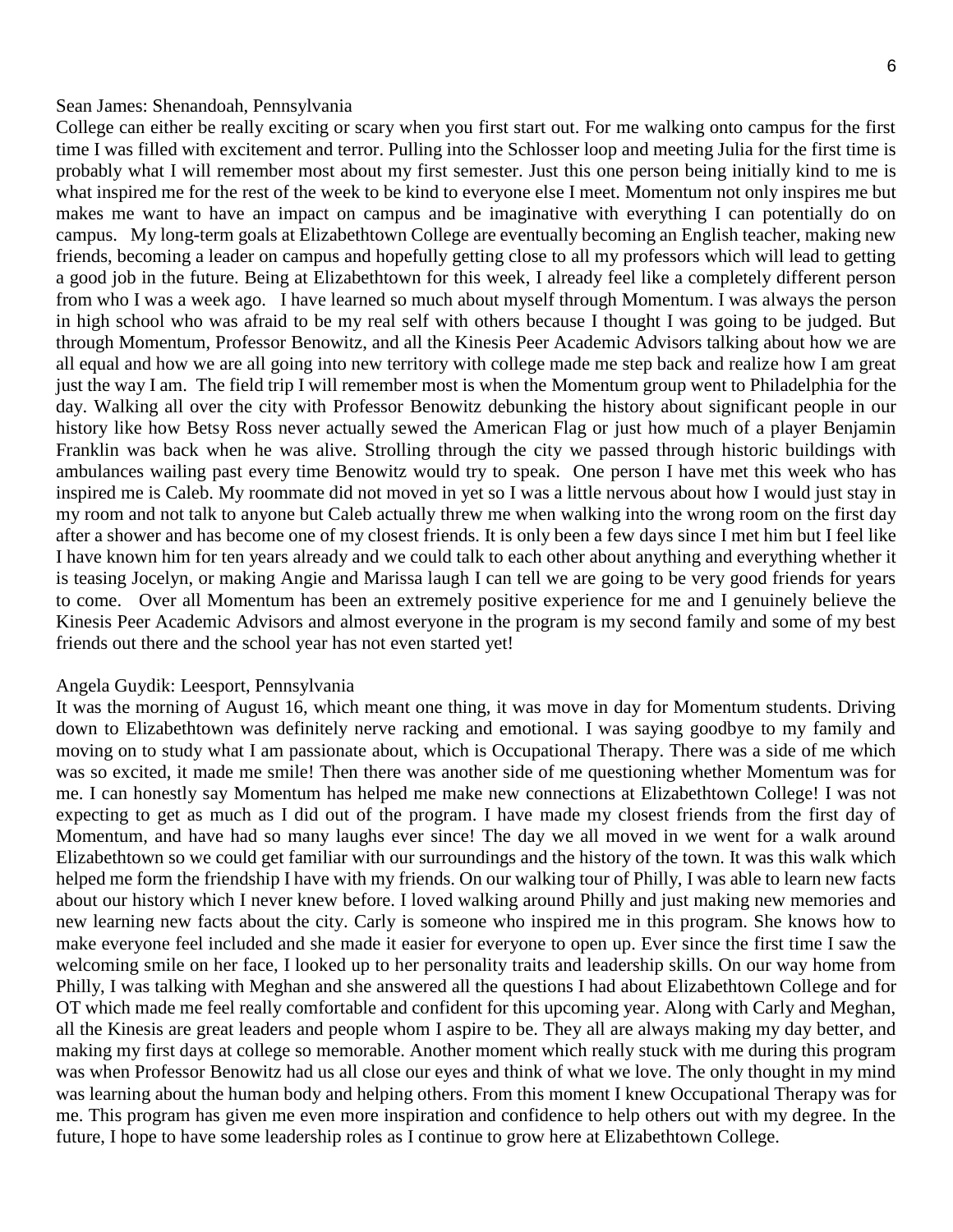#### Arianna Einsig: York, Pennsylvania

Over the course of this week I have taken in many experiences and knowledge helping me to grow and realize myself as a person. We have listened to many people give lectures and advice to this new journey we are all embarking on. During these lectures I have new found excitement which leads to inspiration in my academics. This excitement has given me inspiration to follow what I am passionate about. Momentum gives you the opportunity to explore a whole course in a fifty-minute time period. During these courses we learned about political science, history, art, psychology. Out of all of them the political science lecture was my favorite, it enhanced my passion of politics as well as helped me to understand all the previous activities we did while in Momentum. Walking from lecture hall to lecture hall I was excited about what would be next. Coming into Elizabethtown I had no idea I had such an interest in political science. Although since we were emerged in so many different courses I showed me my passion. The impact the people have had on me during this week is how I am able to do whatever I set out my mind to do. I was able to understand how I am able to create my journey however I want. While learning all the things political science entails I was able to connect all the information I previously learned and understand it is all connected. The founding and expansion of Elizabethtown College can be explained by religious and political issues. By connecting the history, I learned all about the founders of the college and how over the years it has expanded. My passion was led by politics along with how and why people get what they get in this society. These experiences gave more of an impact on me than I would have ever of been able to apprehend by myself. I was able to see myself as a passionate strong person to hopefully lead and advise others to find their passions. I gained crucial confidence to lead myself through college with knowledge of where I am and what has shaped the place I plan on spending the next four years. The respect Elizabethtown has for its student has been a continuing theme for numerous years which can be explained by its liberal arts views and strong sense of community. These are the things the Momentum program enhances and helps to form a family. This week I was told how nothing is hard you just must do the work. I found excitement, knowledge, friends, and respect to add to my college journey during this program.

#### Lucas Cunningham: Etters, Pennsylvania

Four months ago, I nervously waited for the letter to arrive in my mailbox. Day after day, I would check but it was not until I was away on vacation when I received a text from my mother saying I was accepted into the Momentum program at Elizabethtown College. I was honored to be selected into the program as a first-generation student; however, I still had mixed feelings about coming to college. Part of me wanted to stay at home with my high school friends while the other part wanted to begin a new chapter in my life. Nevertheless, whether I liked it or not my summer flew by and it was time to move-in. From the moment I arrived and within forty-two hours the Momentum program has helped me to recognize my potential and pushed me to take advantage of opportunities at college. One lecture stood out to me was on the second day. Professor Benowitz spoke to us about picking a major and selecting college classes. The Kinesis Peer Academic Advisors sat us in a circle and gave each student a decision-making sheet. While we were in the circle we discussed classes on our fall schedule. Professor Benowitz spoke to us about selecting the right classes. This lecture taught me you should think strategically when picking out your courses. By the same token, Professor Nolt inspired me when he spoke about making an impact in the community. Expanding your horizons after college is just as important as doing so during the four years you are present. Going beyond your degree is something we all need to do. Momentum has made me realize I am not alone in this journey to earning a college degree. To my own surprise, I learned through these lectures Professors want to see you succeed. Looking ahead, my long-term goal at Elizabethtown College is to establish a great reputation with my peers and professors. I want to talk to students are more closed-off, I want to break the "status quo," and I want to take advantage of my professor's office hours. My short-term goal is to become the next first year class president and make an impact with my new ideas on how to give students more say in what goes on at Elizabethtown. I want to limit student out-of-pocket costs like parking passes. Momentum has changed me as a person and I feel extremely confident in pursuing my goals and taking advantage of the opportunities ahead.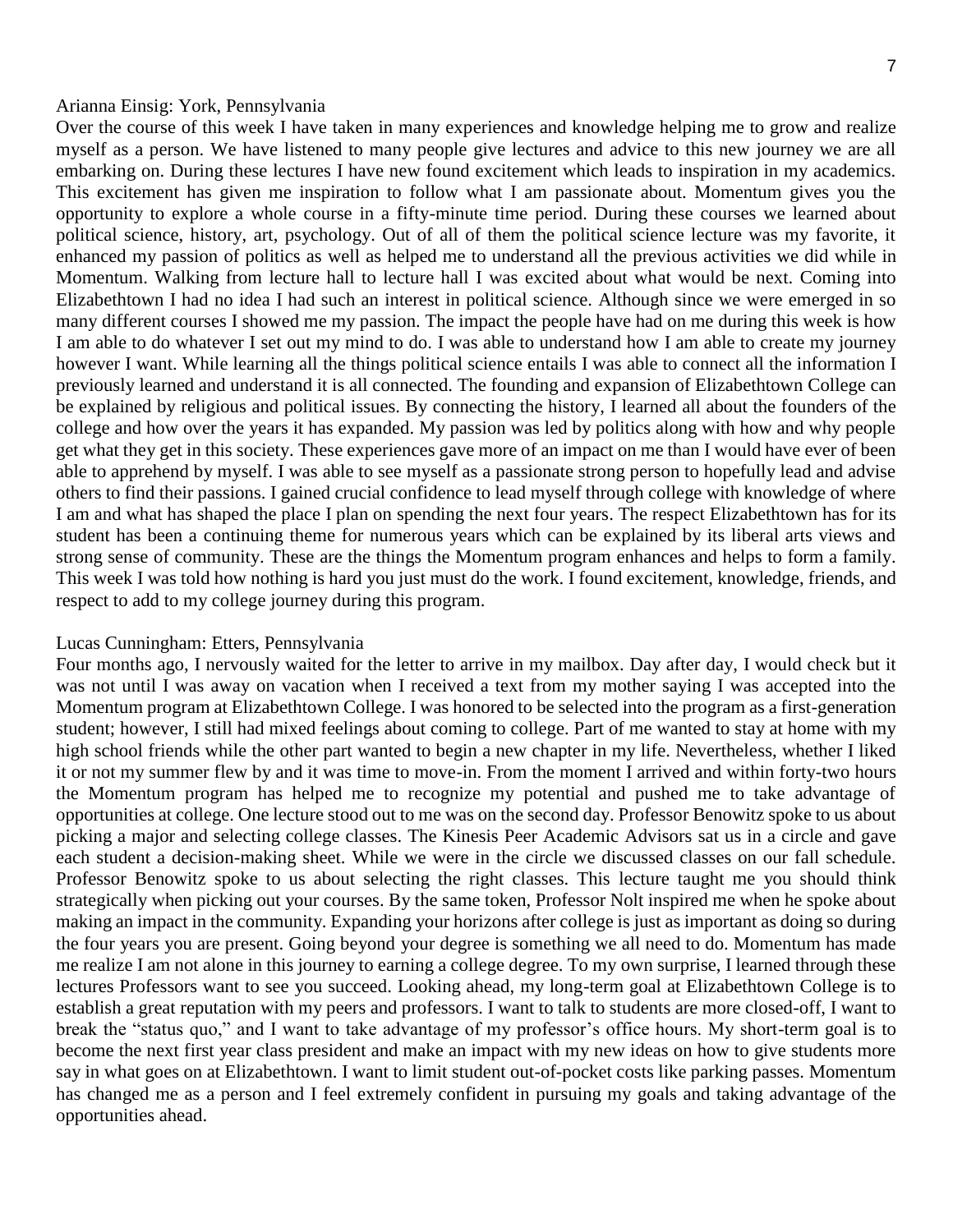#### Madison DeLuca: Lehighton, Pennsylvania

As a first-generation college student, I never really knew what to expect. Although I have always shared a room with my twin sister, sharing a room with a stranger absolutely terrified me. Since I am a twin, I was troubled by the reality of for the first time in my life, I felt alone. The fact of not having my normal support system to remind me about how everything is going to be okay scared me. Once arriving on campus, I initially felt a great deal of panic. "I'm not cut out for this" and "What if I don't succeed?" these ideas were instantly flooding my brain. Thankfully I had my mom to reassure me about how I have worked hard for this and I deserve to be here. As someone who is intimidated by the unknown, I initially saw Momentum as a chance to become accustomed to college early. All I had to define "the college experience" were my older friends who came back to high school to share their horror stories with the rest of us. During the Momentum picnic I was trying to hold my feelings together, it was time to say good-bye. I needed some reassuring, but my family reminded me once again about how I belong here. After saying good-bye to our families, Professor Benowitz took us on an extensive walking tour of Elizabethtown. We visited sites such as the Mars Chocolate Factory, the mill where commercial dog food was originally made, the Amtrak train station, the site where the horse buggies used to be made, and the Masonic Village; and with each site we received enlightening facts about the town. The walking tour around Elizabethtown was important to me because it made me feel accustomed to the area surrounding me, and it helped Elizabethtown feel like my home. Joining Momentum helped ease the worries of moving to college, especially with the friendships and other connections I have made. Dr. Kozimor-King gave a presentation on rally driving. At first, I had no idea what direction she was heading with this topic. Dr. Kozimor-King then continued to talk about how she was studying the social behaviors of society and why society reacts the way it does in certain situations. The concept of trying to understand societal behaviors absolutely fascinated me. During this session, I realized I want to explore the field of sociology. With a career as a pastor, I would like to focus on missionary work and help others without the means of survival to live comfortably. I would also like to help others who may feel lost or having difficulty adjusting to the world around them. Overall, I would like to make the world a more peaceful place through the power of religion. Dr Kozimor-King's presentation sparked an interest in me inspiring me to inquire more to possibly helping the society surrounding me. During Momentum, I learned there are more concepts I would like to build into my major to overall become a better candidate for seminary and my calling beyond. As the week continued, I started to become more comfortable outside of my comfort zone. The Momentum program has positively impacted because it showed me how I still have so much more to grow and learn. I am finally able to grow on my own in a safe environment.

#### Zoё Scheerer: Glen Mills, Pennsylvania

Momentum has given me opportunities to go lectures where different professors talked about the classes they teach. I took an interest in one that I was, at first, afraid of which is political science with Professor Woessner. I already knew that I should be involved with politics, but she made me have the confidence to finally do something about what's happening in this country. I have met many new people in Momentum and they have inspired me to be more outgoing. This inspiration is important because, for me, to be inspired is to gain confidence in yourself to do something you wouldn't normally do. Our Momentum group has opened me up to new possibilities and with this new-found confidence I will be able to make new goals and meet the goals I had already in place. During the past few days in the Momentum program, I have learned that a person's goals will change throughout their time in college. Mine definitely will but for now my goal is to explore the options and different opportunities available to me at E-town. I have also set a personal goal to continue to be more outgoing so that I am able to engage with other students and expand my horizons. My immediate academic goals for freshman year at E-town are to, at the very least, pass my classes and get a tutor for writing. Long term, I may add a minor or a concentration that compliments or is unrelated to my major. My academic work will help me to learn and grow as a human being, so I believe it will help me make an impact on a personal basis. Looking further into the future I hope that my academic work will prepare me for a career that is not only fulfilling but also allows me to help other people.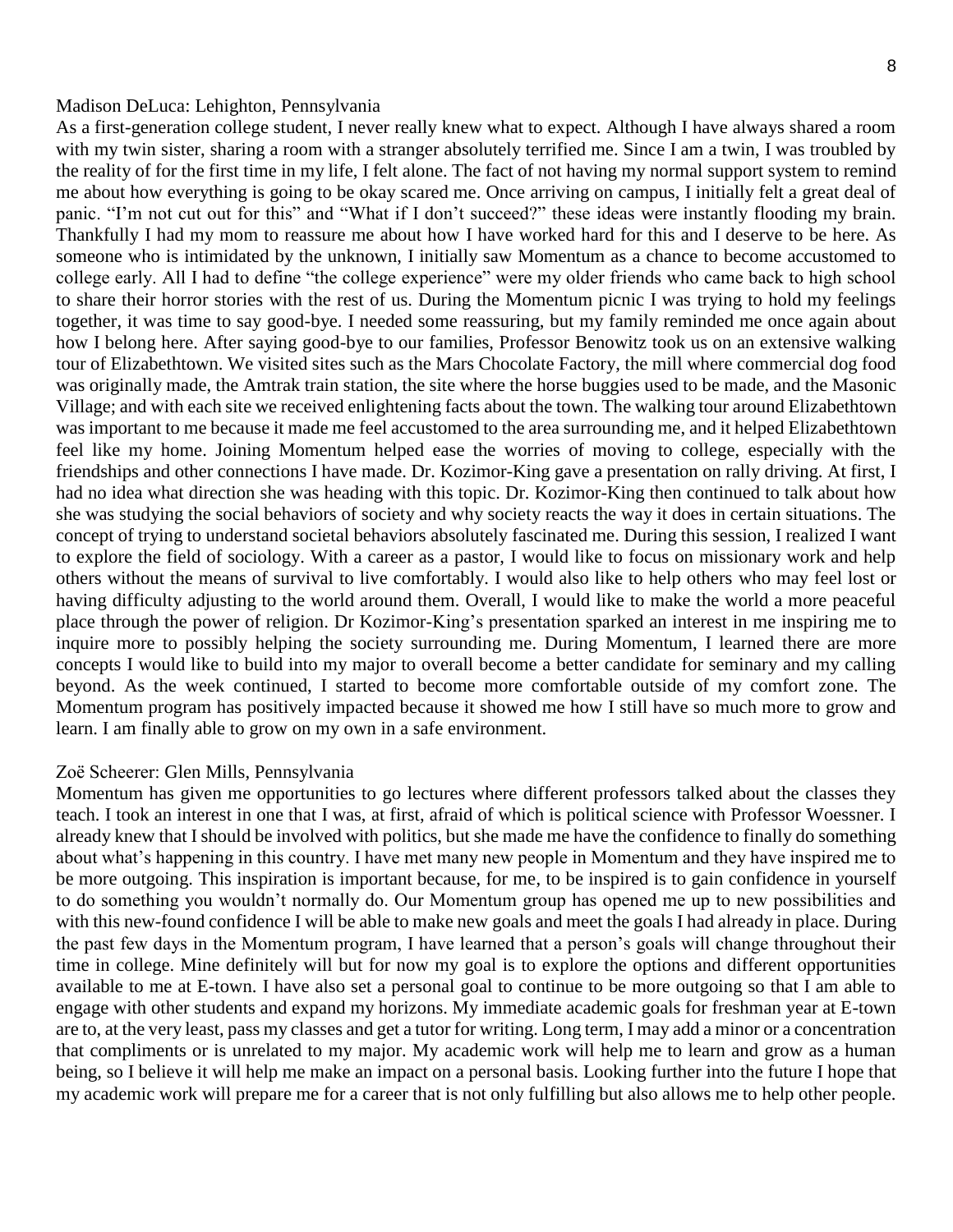#### Morgan Mohammad: Lancaster, Pennsylvania

The Momentum program has expanded my views of myself, and the world around me. At first, I thought of the week as just a longer more version of orientation. But soon I realized Momentum was more than just a program. During our trip to Philadelphia, Professor Jean-Paul Benowitz told us about the significance of the architecture of the houses aligning the historic Elfreth's Alley and how a small difference in their exterior showed whether the owner was a Patriot or Loyalist during the American Revolution. This trip also taught me how architecture not only reflected peoples' political, and religious ideology but the way they view the world around them. During our sessions with some of the Professors, I learned one can combine any seemingly different fields and created a specialized major to fit one's interest. Many of those sessions were tremendously inspiring and made me realize college is meant to be more than just a bachelor's degree. Many of the presentations this week were interesting and not only highlighted a major or minor which I have never thought of but also introduced me to many new ideas. For example, our presentation with Dr. Woessner. Like many others, I have viewed politics as a divisive issue, however Dr. Woessner's presentation helped me understand how politics can be debated in a respectful and reasonable way. One of the sessions changing my perception of the world was entitle "Successful Biculturalism at Elizabethtown College" with Dr. Celestino Limas. During his session, Dr. Limas reflected on the struggles of being a first-generation college student and trying to fit in a new environment. Before attending Momentum week, I thought I would have needed months before finding a place for myself. I now recognize how Momentum is the place. Through Momentum, I have not only gained new insight and understanding, but I have also gained friends and a new support system I can count on during the many new challenges ahead. Overall Momentum has affected me in the sense I now see college as a less of a frightening place and more of a new interesting and inspiring challenge I would not have to face alone. Momentum has given me the tools of success and I plan to use these tools to achieve success in both Elizabethtown College and beyond.

#### Kevin Hemingway Jr, Harrisburg, Pennsylvania

The Momentum program has been a wonderful experience in many ways and has taught me several lessons. First, the biggest lesson I learned was to always be true to myself. This lesson was taught to me from the Kinesis Peer Academic Advisors. They discussed their experiences and explained how they achieved their best results when they followed their instincts and were true to their beliefs and core values. My core values lead me to a strong desire to help others, but I think this idea of being true to myself first, will ultimately lead me to help others better. I learned how it is difficult to get to know other people and help them, if you are pretending to be someone you are not or are faking interests. By being true to yourself, you are in a better position to help others because you have a more genuine concern and interests. Second, I have been inspired this week by Elizabethtown College's professors and their strong work ethic. They made me want to also work very hard to achieve my goal of earning a high GPA, a bachelor's degree in math, and eventually a great job. I think the professors were communicating how hard work pays off, and I believe hard work will help me achieve my goals and better serve others. Third, I appreciate the small group of students in the Momentum Program because it has helped me begin to develop some friendships at Elizabethtown College. I hope to make friends here lasting a lifetime. The small setting and activities help to promote friendships, and I found the students in the program very welcoming and friendly. Although starting something new is always difficult, the Kinesis students and the students in the Momentum program made it an easier transition. Finally, this program has left me inspired to help others. I found the attitude and the talks to be very moving and uplifting. I plan on keeping this attitude while I am at Elizabethtown College to help inspire other people as the Momentum program has inspired me: to be true to myself, to do good work, and to be friendly and kind to others. This attitude and work ethic will help me better serve others in the Elizabethtown community.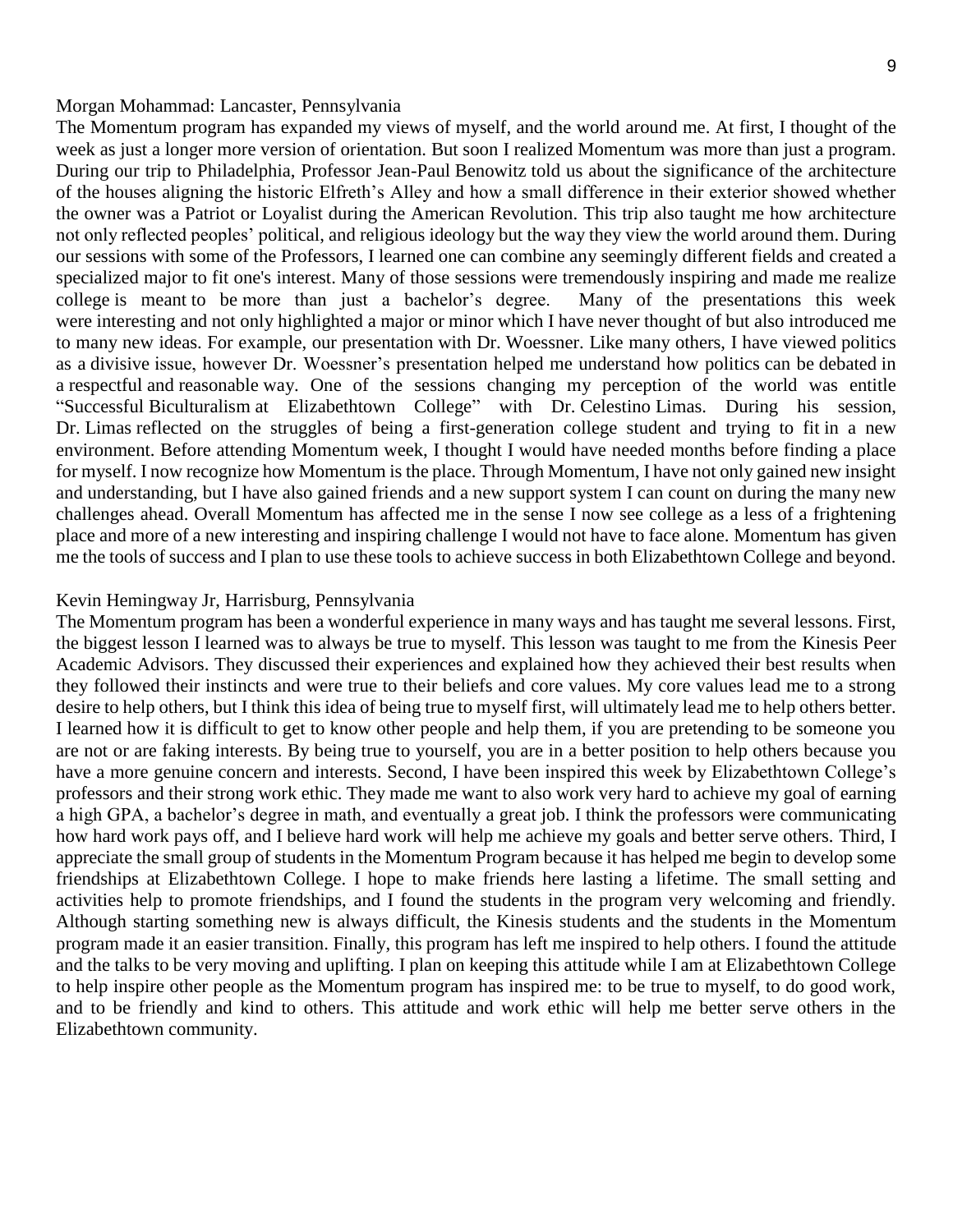#### Jean Farley: Philadelphia, Pennsylvania

Presented with an opportunity to enhance my college experience, I joined the Momentum program. After one week of experiencing the program, I learned to be more outgoing. Upon arriving on campus, I was beyond nervous about being reserved and missing opportunities due to my short replies and lack of inclusiveness. However, at the Picnic for Momentum Families and Students on move-in day, I was immediately welcomed by the Kinesis Peer Academic Advisors, and I instantly felt more at ease and motivated to invest in the conversation. As the program's motto goes, "Imagine, Inspire, Impact." I was able to be inspired this week through our assigned reading Paulo Coelho's book Inspirations: Selections from Classic Literature. One reading called, "Tales From The Thousand and One Nights" encouraged me to think before acting, inspiring me to want to make an improvement upon myself either it is school work or participating in a group activity with someone. After becoming more communicative to others I found the group and partner activities were very impactful for me. From the "Telling Our Stories" activity, it made an impact on me by learning about new things about everyone from why they chose Elizabethtown College to their life stories. Also, the "Proust Questionnaire" provided conversation starters which helped me and my partner bond from serious and reflective conversations to more amusing conversations. One conversation, we sat on the bus on our way to Philadelphia and talked about talents we wish we could have which led us to think of our own conversation starters like movies and television shows we watch. At the end of every interaction, I found everyone made an impact on me and I make an impact in return by just having social conversations and giving advice to each other. Being educated and networking through field trips, readings, students, lectures, and Professor Jean-Paul Benowitz, I set long-term goals. These goals consisted of becoming an engineer who makes an impact on society, participate in the study abroad program, and keep an open mind to gain more experiences. I wouldn't have been able to fully enjoy and take advantage of my experience without being outgoing. As Professor Benowitz said, "no one is holding you back except yourself."

#### Meghan Healy: Manheim, Pennsylvania

I arrived on campus on Friday, August 16, 2019. I began meeting people, professors, Kinesis Peer Academic Advisors (which are Momentum leaders), and peers. I was sitting at the lunch table while two Kinesis joined my Dad and me for lunch. As time progressed, I began to feel less stressed and more prepared, informed, supported, and overall ready for college. This was when I realized joining Momentum will help me succeed and ultimately help me grow as a person. During the evening of the first day, Professor Benowitz invited Kira Kuhar, a graduate who participated in Momentum, to join us for the formal dinner and to present. Kira, the former Captain of the Kinesis Team, works now as a brand strategist. She explained the impact Momentum had on her, in both her college experience and personal life. Without this program and without the connections she made on campus, Kira would not have the job she has today. Kira's presentation assured me to stick with the program and with time, success will come. With integrity and strong belief, Kira stated, "there is nothing you cannot do," which I personally will take with me throughout my life. On Saturday, the second day of the program, we sat in on a lecture from Professor Steven Nolt. The most important topic Professor Nolt stressed during the lecture was integrity and how it plays a vital role in college and life itself. He described two different types of integrity which related to me, one being academic integrity and the other being personal integrity. Academic integrity requires group work, collaboration, and being able to work with anybody. Meanwhile, personal integrity means bringing it all together and remembering where you came from. From being a part of this lecture, it has helped me further understand different types of integrity. As a result, Momentum has taught me a lot and has better prepared me for college. Most importantly it has taught me the importance of integrity and how to incorporate it in my studies and personal life. My overall goals are to become an Elementary teacher, which will require me to stay on top of my time management during college. I also believe having integrity will assist me in teaching my students integrity one day. I aspire to be involved on campus by joining clubs and I hope to later join the Tri-Alpha Honors Society, as a Momentum student. From this program, which was more than just a program to me, I am prepared and eager to succeed, develop long-lasting friendships, and so much more.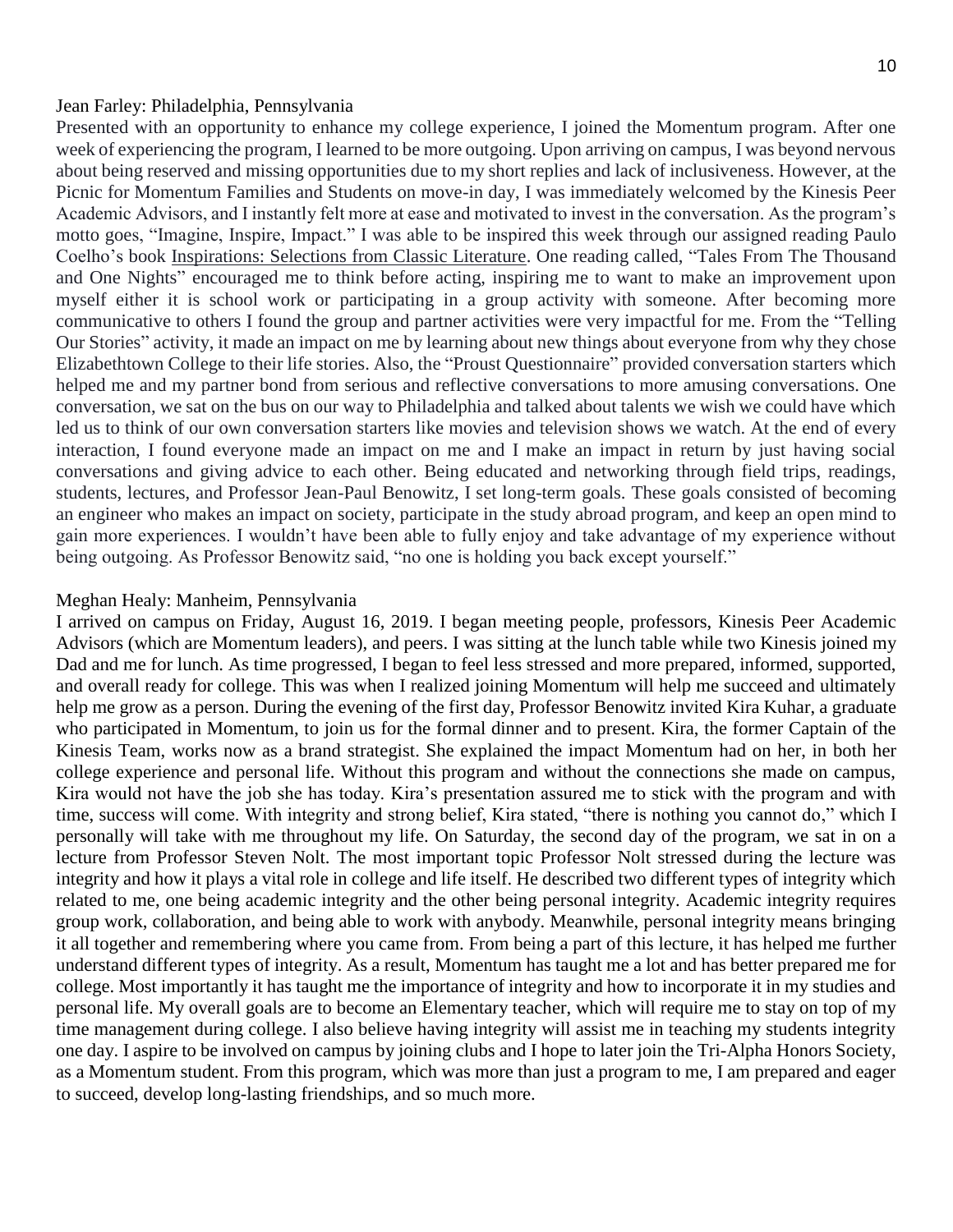#### Alexandra Kunkel: Rising Sun, Maryland

The Momentum Program is designed for students who belong to backgrounds described as typically under represented, however, there is not a single college student who would not benefit from participating in Momentum. During my time in Momentum, one of the best parts was our trip to Philadelphia. During this historical walking tour we got closer to both the Kinesis Peer Academic Advisors and each other. At the Reading Terminal Market I remember sitting down with Megan, Kyler, and other Momentum students, in the cool airconditioning, talking about coffee and listening to the busy city. I talked to Megan about cooking in the residence hall kitchens and spending time together meal prepping. I realized how the Kinesis are really just fellow students. While the trip to Philadelphia was interesting, connecting to everyone else was more important. The Momentum group is full of inspiring peers and role models. One person I have met this week which has inspired me the most was a fellow student. We talked to each other and I was just overwhelmed by her sense of self, her positive attitude, and maturity. She told me about her life and the hardships she has experienced; things I never even thought about and situations I have never been in. I was inspired and saw her as an extremely confident and welcoming person when we first met. Hearing her life gave me an entirely new perspective on her and deepened my appreciation for who she is. Gaining new points of views is the most valuable thing I learned this week. I came in with a few ideals contributing to who I am, and this program deepened them. These ideals include education and kindness. Education because I firmly believe it is the best possible way to move up in the world and grow as a person as well as a member of society. Kindness because I know people who are kind add to the world just by being– everything else they do and accomplish is simply extra. What is special about this program is the people; I gained so many new perspectives and furthered my values and beliefs because of the interactions I have had with people in the program. This program allows for students to have a head-start in the college process, primarily by making friends who can be relied on, which is an invaluable part of college.

#### Cassidi Henderson: Clifton Heights, Pennsylvania

When I got accepted into Momentum, I was not sure what to expect but it has been an experience to remember. I am a first-generation college student so the main thing I wanted take away from the program is a stronger understand of college and it was achieved. The walking tours have provided me with a great deal of information. I have learned the history about Elizabethtown such as there was a mill in town prior to a gas station. We learned how the French architecture such as the sidewalk pattern chevron is in both Elizabethtown and Philadelphia. Out of all the sessions we have been in this week my favorite one has to be psychology compared with sociology. As the sociology professor explained the rally races, I liked hearing the passion within her voice about her field. Listening to the passion in her voice inspired me to find a field I am passionate about. The other competent I liked about this session is how as the psychology professor was explaining his field, I could see how the two intertwined. The one main component the sociology professor talked about was the rally race than during the psychology presentation he explained fixed and growth mindset. While listening to him explain the different mindsets I could see how the rally racers have a growth mindset. Momentum has taught me a variety of things over the past week but the one thing I am taking away is a deeper understanding of myself. With the variety of activities, we did over the week I started to break out of my shell more than I would have without this program. During one of the sessions I figured out I wanted to expand my career further by adding another minor in American Sign Language. My intended major is social work so I think this would help me to create the future I want with a stable job one day. The most of important concept to me is making sure I live my life according to how my stepdad would want me. He died eight years ago and ever since I have lived to his standard. One thing I value is staying true to yourself and I believe being at Elizabethtown and being in Momentum will give me the best chance. By staying true to myself in college I think I can achieve my diploma at the end and get a stable career. All of this is to make sure in the future I have a stable future for me and my one-day family. Another reason I do most things to make sure I can create a good future. Overall Momentum has given me the necessary tools I need to succeed throughout my college career. It has reminded me to find something I am passionate about while staying true to myself. I would not change one thing about this program.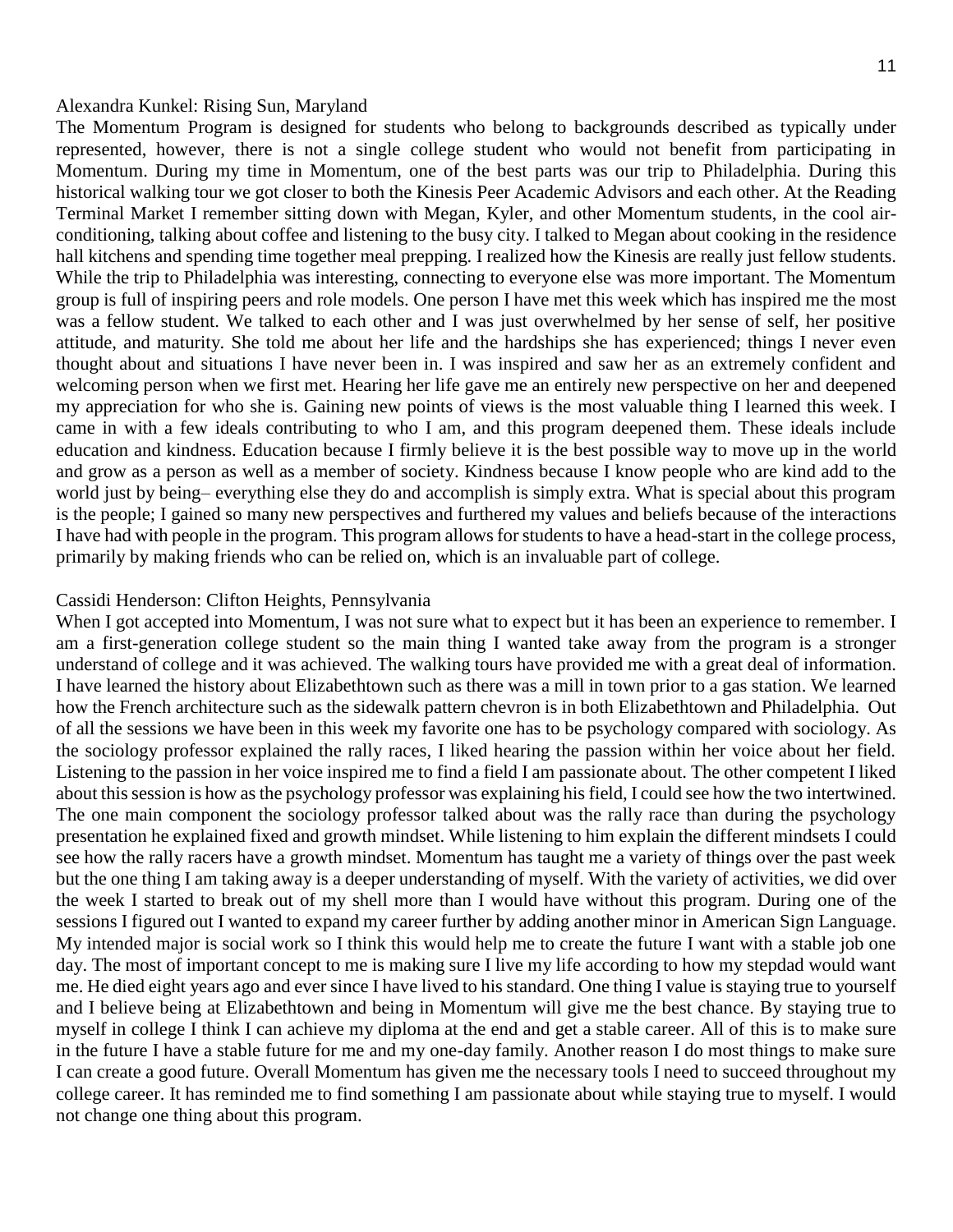#### Ruth Jacob: Geigertown, Pennsylvania

What is a home? Is it where our family lives? The place where we rest our heads at night? Is it classified by the aroma of fresh-baked chocolate chip cookies? Or is it simply where we are surrounded by those we care for 一 regardless of how long we have had the privilege to know them? When I moved in for college, I did not miss where I came from. I did not miss the family who left me on the High Library steps. I did not miss the high school where I had recently graduated from. I did not miss my job. The friends I had loved so dearly in high school were all dispersed like disrupted ants, taking memories with them like scavenged food. Where I spent so much of my youth had become a hollow place, and it was not meant for me anymore. The bus ride back from the Philadelphia trip showed me exactly what I had left. From the turnpike I could see my small town, the high school where I had attended, and the rest stop where we got our dinner was in fact the previous employment of my most recent exboyfriend. All of it was so strange and disconnected from me now. And while the day had yielded a great many facts I will never forget - about religious persecution and the early years of America and what different architectural styles denote about the people who utilized them  $-$  nothing in the day impacted me quite like the conversation I had with the amazing person I sat next to on the returning ride. I cannot remember how we got to talking, nor the details of our conversation at full-length. I do, however, remember it was the first time I had really laughed since my friends and I had gone our separate ways. It was the first time since I got here I really felt like I had someone I could go to and trust in this new crazy world. I felt like I found someone who I really understood. I felt like I had found my home in Elizabethtown. I have learned so many things this week about the world, others, and myself. Specifically, no one is unapproachable and making friends is not quite as hard as I always made myself believe. The Momentum program has truly opened my eyes to a new world of people and knowledge I know I will take with me for the rest of my life. It has inspired me to step outside of my comfort zone and to do my best to help others do the same. A home is many things to many people, and for me, a home is what I have found participating in Momentum this week and in Elizabethtown College, and I only hope in the next four years, I can show others how this place can be their home too.

#### Laura Cardona: Broomfield, Colorado

Momentum has been one of the most unique experiences I have ever had. I have always known about the history of our world, country, and even our hometowns was important. Momentum built on my knowledge by showing me how history can inspire us to both achieve our goals and develop new ideas. For me, the field trip to Philadelphia was inspirational because in learning about the history of various parts of the city, I got a closer look into the people who lived in Philadelphia in the past and those who currently live there. Something which really impacted me was when Professor Benowitz explained how the city of Philadelphia, the founding of the United States, and the continuous development of our world has been built on the work of the people before us. He said we, as a society and as individuals, stand on the shoulders of the people before us. He said we owe it to future generations to develop new ideas. To develop ideas to transform our society and foster growth in our world. Ideas, no matter how big or small, have dramatically changed the course of history. Inspiration is a multifaceted concept, which is why I believe one can be inspired by anything and everything. It is with this perspective on inspiration I approached every presentation and tour during Momentum. This enabled me to learn how Elizabethtown College is even more intellectually stimulating than I previously imagined. There are so many different interests on campus, even a conversation with a fellow student can inspire you. I learned how the history of Elizabethtown College continues to impact the school by shaping its values. My goal for my future career is to be a corporate lawyer working in mergers and acquisitions with multinational companies. I have always wanted to become a lawyer, but this specific path has been molded over time. At Elizabethtown College, I plan to major in International Business and Political Science.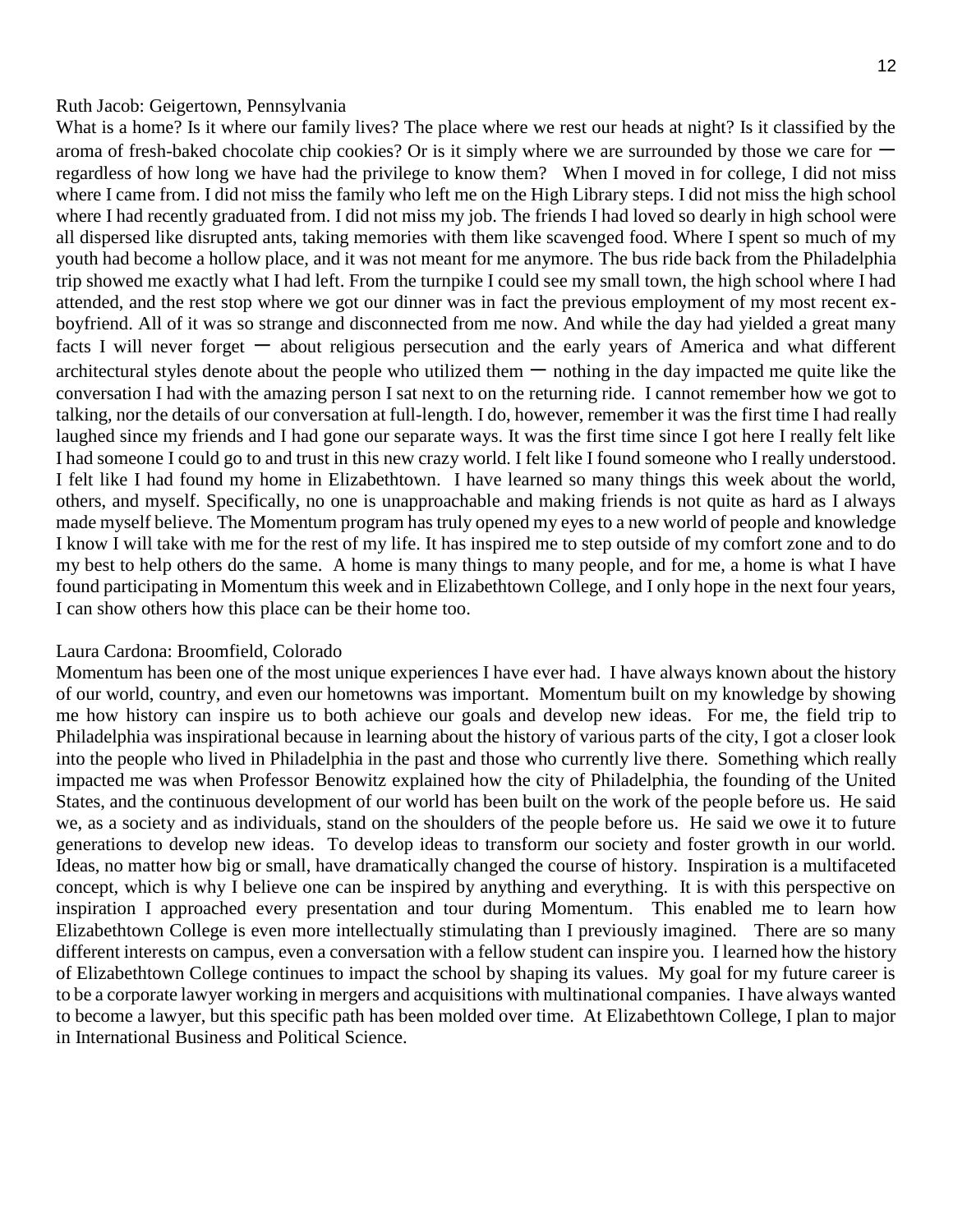#### Jocelynn Itterly: Pen Argyl, Pennsylvania

While being in the Momentum Program, I have had the opportunity to gain amazing knowledge, create new friendships, and finally be myself. Throughout high school I felt as if I could not be *me*. I was constantly wearing a mask, portraying the person everyone wanted to see. I played sports and had a small group of friends. Everyone cared about the way I look, talk, act, eat, etc. When I first joined Momentum my thoughts were, "am I going to make real connections," and "is it something for me?" Well it is finally safe to say I made many connections and this program was everything I needed. Transitioning from high school to college is a tricky step. My parents thought my joining Momentum would help me get a head start into the school year and become more comfortable with the area. I will be honest, I was terrified for my first day. As I drove up to the Schlosser Loop on a rainy Friday morning, my nerves were going crazy. I could feel the fire of anxiety and stress flowing in my veins. *Will I like my living space? Am I going to cry when my parents leave? Am I capable of living with a stranger? Is everything going to be okay?* Multiple questions and thoughts flooded through my head. When I got done unpacking the anxiety only grew stronger. I was confused on who to be. Do I put the mask on which I used to wear? Or do I finally show who I am? Throughout the program I have been able to meet new people with different interests and different backgrounds and being able to experience has helped me gain stronger networks. This also helped me reveal my true colors and be confident in myself. Everyone was so comfortable with each other nobody was afraid to really be themselves. The people this program surrounded me with support and cared for me. I was able to laugh and make jokes and not fear I would get judged for it, wear whatever I wanted and not question if people would care, and start a conversation with anyone and always receive a kind response back… I finally felt wanted. I am grateful for all the students in Momentum and the Kinesis Peer Academic Advisors. The people I have met not only inspired me but also impacted me in many ways. I never really understood how different everyone is and how we are raised so differently. Sharing each other's stories showed me I should never fear who I am and to put the mask the down. I should talk more and not seclude myself in the corner. Without them, I would probably turn back into the quiet athletic girl, who only spoke when spoken to. Momentum is much more than learning the town's history and getting to know all the majors. It gives you a safe environment with genuine people who want nothing more but for you to succeed. Elizabethtown always showed me what it was like to be wanted, which is exactly why I chose this school. But joining Momentum was the best decision I ever made because it showed me to not fear who I am. I can finally imagine who I am going to be in the future. When my time here at Elizabethtown College comes to an end, I know I can thank the Momentum Program for turning me into a strong individual.

#### Adam Sadek: Lancaster, Pennsylvania

Momentum has left an impact on me throughout the last week. One experience which stood out to me was our trip to Philadelphia. While we were at Philly I saw many things. From a homeless man sleeping on a bench to where Benjamin Franklin was buried. This trip really allowed me to picture how Philadelphia was back in the day and what made it what it is today. This field trip is important to me because I got to spend time with friends in a learning environment which was really great. One person who really inspired me this week was our Kinesis Peer Academic Advisor Moh. The meaning of inspiration is something which leaves a mark on you and sticks with you. That is exactly what Moh did for me. He helped me stay on task and stopped me from distracting others. Both Moh and I moved to this country and had to start new lives which is something I relate to him. Momentum helped me create friends at college in a short period of time. I have gotten close to these friends the past week. Momentum showed me what college is about and what it stands for. The Momentum program gave me a preview of what to look forward to into college which was really helpful in many ways. I imagine my long term goal at Elizabethtown is to enjoy my time doing what I like. I hope I can graduate from here in around three years so I can complete my long term goal of going to dental school to become an orthodontist. I decided on this path because sciences were something which have always interested me throughout my childhood. Something I value my education which is why I will do whatever I need to succeed.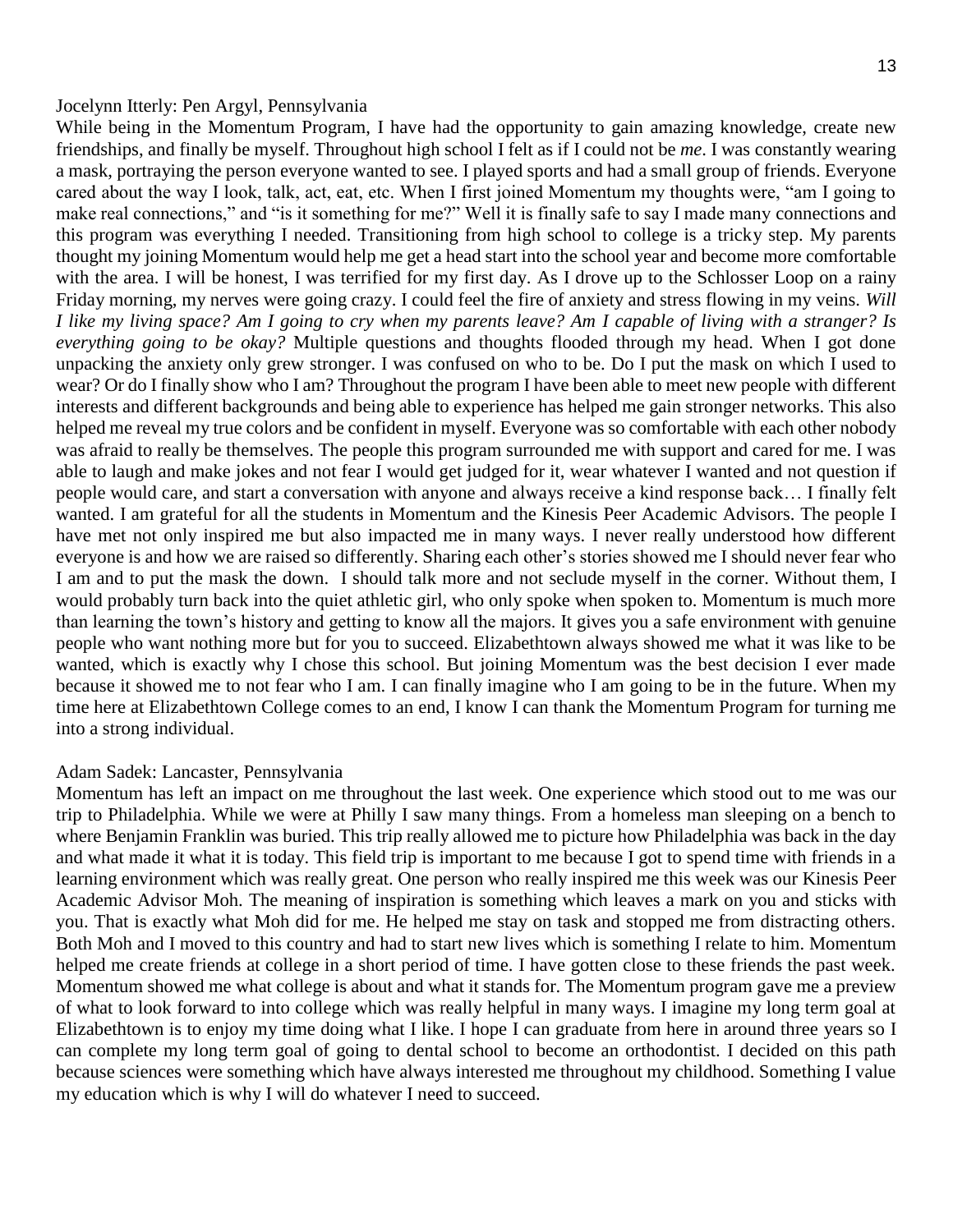#### Meghan Keenan: Archbald, Pennsylvania

The transition from high school to college generates liberal amounts of stress for students; Momentum eases these mental and emotional strains while simultaneously providing students with a helpful boost in the right direction. In just one week, a multitude of people and experiences taught and inspired me. Dr. Michael Roy, for example, introduced me to a well-known self-help book which deals with students' success rates after they received praise either for their natural intelligence or for the effort they put into work. The studies indicate students who are praised for their natural intelligence and talents believe they can continue to work effortlessly and still earn good grades, but later find this is not the case. Conversely, students who receive praise for their effort feel encouraged to continue to work hard. Personally, I have been praised for my natural intelligence as well as my hard work and perseverance; following the lecture, I reflected on these experiences and realized I also respond better to praise regarding my hard work and effort. In a similarly inspirational lecture, Dr. Celestino Limas spoke about his experiences with biculturalism, micro-aggressions, and just simply being different. He shared his personal history with our group, which prompted others to tell their stories; it was a comfortable, judgement-free environment in which we could share freely with each other. Additionally, he invited us to consider how we react to unintentional micro-aggressions; not all offenders act maliciously, but rather because they truly do not know their words and actions are hurtful. Instead of becoming angry or otherwise upset over innocently ignorant comments, we can use humor and kindness to diffuse the situation and turn it into a learning opportunity for the perpetrator. Both lectures were thought-provoking and inspiring; nonetheless, they pale in comparison to the incredible help and care I received from the Kinesis Peer Academic Advisors. Each member of the Kinesis squad took great care to learn all the students' names, intended majors, and a few of our interests. They also put great effort into mingling students together and helping us make friends. They were always friendly and professional, and created a safe environment for all. I knew I could come to any members of Kinesis with any concerns or issues I had and if they could not immediately help me themselves, they would direct me to someone who could. Students who choose to take advantage of this incredible experience gain a variety of skills and knowledge from their time in Momentum. Even only halfway through the week, I found myself employing new behaviors, practices, and mindsets. For example, through Professor Benowitz's guided history tours I learned to take greater notice of minute details and to utilize critical thinking skills to gather additional information from these details. This skill will serve me greatly in my future career in psychology, in which I plan to counsel and provide therapy to children and adolescents. I hope to give back to my community in my profession by providing a safe and trusting environment for troubled youth, and to do so by employing the invaluable lessons and abilities I acquired at Elizabethtown College.

#### Freddie Sanchez: Phoenixville, Pennsylvania

Coming out of high school I did not think I would be having this much fun at a program meant to help us throughout our college career, but this is exactly what happened. The Kinesis Peer Academic Advisors are amazing people and made the experience of the first week of move-in the best experience. They had us make new friends and talk to people I would have never thought I would have talked to. They did this by having us sit with people I do not have a strong connection or have a relationship with. Before coming to college, I would have never imagined I would be making so many more friends. I also believe the Kinesis will help us in the future. I have a feeling the Kinesis assigned to me will help me achieve the goal of the 3.5 grade point average because I will get the help I need if I ever struggle in any of my courses. The Kinesis will surely inspire me to make my goal happen. Another goal I have with the Momentum program is I want to be able to graduate with a bachelor's degree in Mechanical Engineering with its help. In the future, I imagine myself in a job where I can use my Mechanical Engineering degree. The Momentum program is going to help us by giving us the Kinesis to help with our studies and making sure we are able to graduate with our intended major after these four years. This goal can be achieved by, again, using the knowledge of the Kinesis assigned to us. They have a great deal of experience in writing college papers and I struggle a lot with any kind of writing, so it will be a very useful service to me, and I will take advantage of it. The Kinesis will have an impact on me by helping me write better papers in the future. The Momentum program will most definitely help me reach my goals during college and in the future.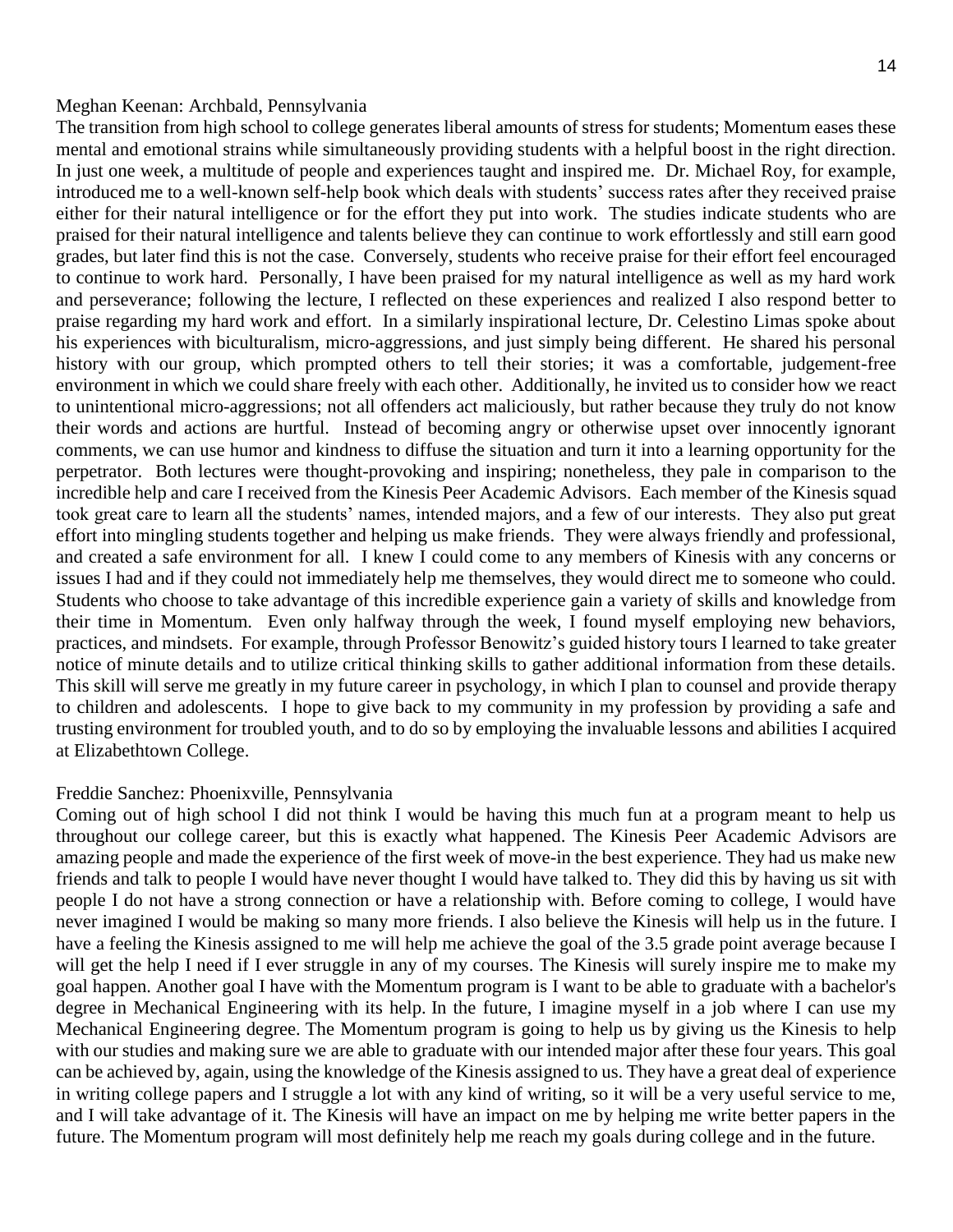#### Marissa Lesko: Joppatowne, Maryland

The first year of college is intimidating to everybody, especially to me, a first-generation college student. The Momentum program though helped me to make the transition from high school, where I knew everyone, to college, where I did not know a single person. Due to the Momentum Program, I have a great new group of friends I met on the first day. Many people say we will meet our best friends in college which definitely is true especially because of my new friends Angie, Zoe, and Sean. Our trip to Philadelphia, Pennsylvania was another great opportunity to hang out with my new friends and explore the city. While exploring the city, I found it interesting many of the facts I learned in K-12 about well-known historical figures like Benjamin Franklin and Betty Ross were wrong. While Professor Benowtiz was telling us the truth about them, my eyes were open to the possibility in which most of our history is being taught wrong and it is not being corrected. One thing in particular which always put a smile on my face was talking to one of the Kinesis, Carly. No matter the situation Carly always had a smile on her face and made me laugh. Carly's attitude impacted me immensely to look beyond how I am feeling on the outside and look at who I truly am on the inside. Carly also inspired me to be a Kinesis next year. Being a Kinesis will not stop me from becoming more involved in campus life and holding more leadership roles over the next four years. I imagine myself becoming a student ambassador, volunteering at open houses, and joining many of the clubs and intramurals Elizabethtown has to offer. Overall, the Momentum program has been a wonderful opportunity really helping me transition into college life and creating a strong friendships with the other Momentum students.

#### Conner Lehman: Lancaster, Pennsylvania

It is hard to say what truly inspired me during my Momentum experience because there are so many times I was inspired. However, there is one event which changed my life and I have two people to thank, Patrick Osborne and Lucas Cunningham. It may sound questionable to think two charismatic and interesting guys are going to change my life in a matter of four years and possibly the rest of my life. Going into college, I was nervous I would not make close friends and the social anxiety tore through me like a rusty pocketknife. I could not be farther from the truth. I suppose I was right, I did not make close friends, in truth, I have made brothers. It all started when I met Lucas. It was summer orientation and the gym. My father was with me and we were doing the usual asking questions and just looking around. Not too long after this I had someone tap me on the shoulder and ask me my name and made general small talk. He was about my age, looked well dressed, and had the smile of a politician. Within those first three minutes, I was not alone. It was like I had someone to relate to, someone who was going through the same problem I was going through. His name was Lucas and I made my first college friend. Meeting Patrick was a whole different story and a story I did not expect. When we first met, we were partners in a project where we had to draw each other's silhouette. We talked and joked about how bad our drawings were and from this point on I realized we had formed an unbreakable bond. Patrick was similar to my friends back home and this familiarity took all my social anxiety away. This may sound strange, but if those two events ceased to exist, I would not have the confidence I have now in college. The kindness Momentum has provided for me is truly inspiring and has given me the proper drive to be the best person I can be. The bond I share with these newfound friends is like an unbreakable iron chain and my confidence in myself will not be wavered. In just a few short days I have realized I can accomplish anything.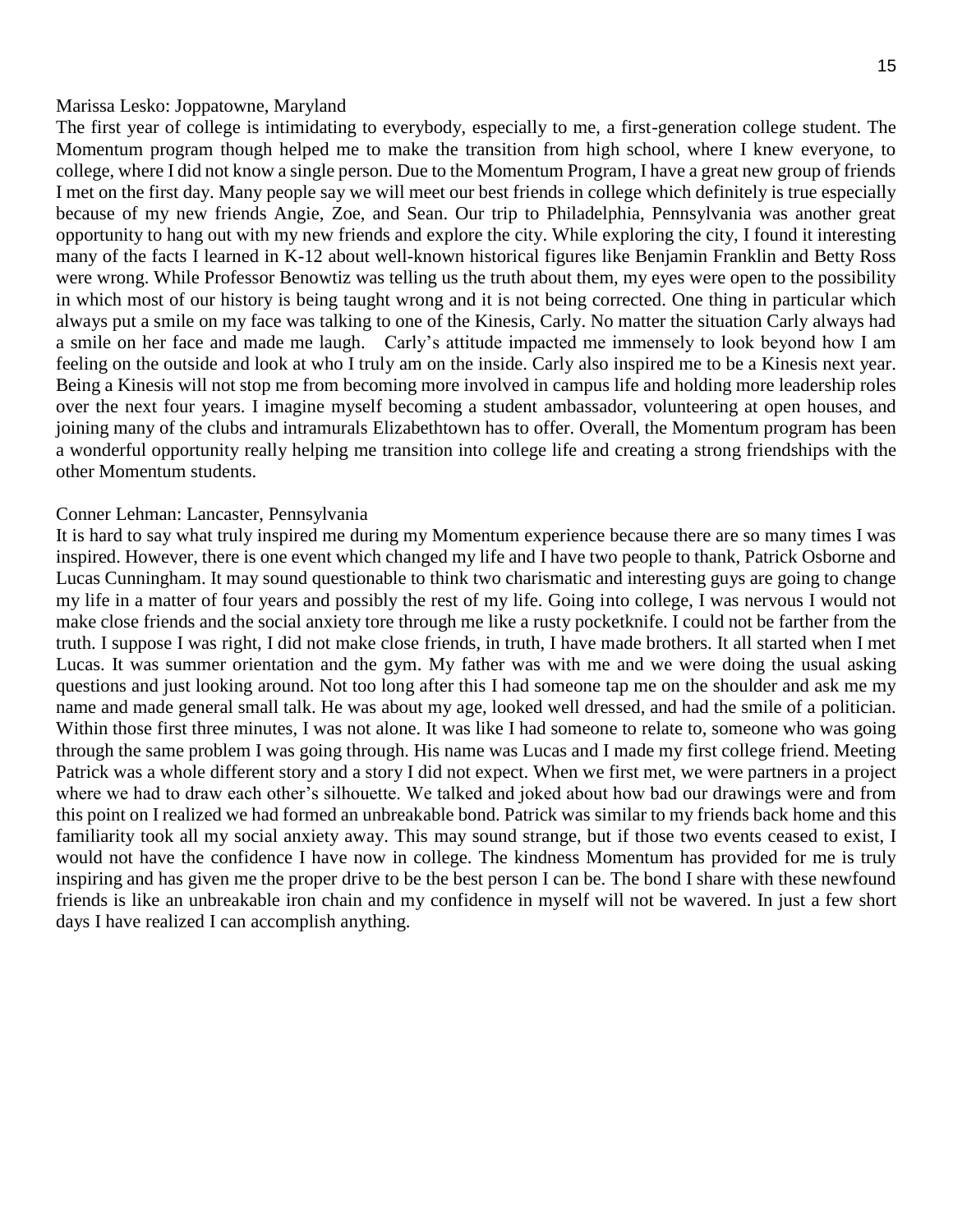#### Bu Meh: Lancaster, Pennsylvania

"Close the gap!" This phrase rings with familiarity for the Momentum students. It is because they know it means "you better run to keep up with the group." What I remember most from our trip to Philadelphia was it being full of mind-blowing information, mind-blowing considering we have Professor Benowitz as our historian. He made sure it was informational, but also interesting to keep us engaged. Some people will detest you; some will love you, and some will wish the best or the worst for you. But it does not matter. What matters is how you perceive yourself, how you treat yourself, and how accepting you are of yourself. You are the one who will make changes to your life, not your family, friends, or anyone else. They may aid you in the process, but ultimately, the decision is yours. The road to success, the future will be rocky and tough, but what counts is the process. My imaginations are very vivid, and with those imaginations, I hope to inspire as well as make an impact in the world. I do not expect to get there soon. The little things matter and this where I will start. I believe hardship is going to be the tool shaping the future me, and having gained experience and wisdom, I hope to be able to do the same to not just the first year, next year, but also to anyone and everyone I have touched, no matter how brief. I have always been a follower, this time I want to lead. I want to break out of my shell and enter a new enlightened world, and I would not "forget to turn back around, help the next one in line, [and] always stay humble and kind." Humble & Kind by Tim McGraw. And I can proudly say the wisdom and my new outlook on life were gained due to the Momentum program with their most incredible Director Professor Benowitz, the awesome Kinesis Peer Academic Advisors, and all those who support and wish the best for everyone one of us despite having even met.

#### Jeffrey Lapidus: Scotch Plains New Jersey

I watched as my mom and sister slowly drifted off out of my view on their journey back to the car. I am left to myself in what seems like a new world surrounded by mysterious faces I have yet to encounter. Eventually I would venture around Philly, play basketball, sit through lectures and so much more with these faces quickly becoming my friends. When I signed up for Momentum I really did not have a clear idea as to what I was getting myself into and the fears of leaving my hometown were swirling through my head. The doubt of not making friends, not being able to enjoy the things I enjoyed back home, and not adjusting well to this new experience. However, just a few hours into Momentum my fears had almost vanished. These new friends inspired me to open up by sharing similar interests with me and giving me something to look forward to as the school year progresses. One of my biggest hobbies is playing ping pong and on just the first day I was able to take advantage of using the ping pong table in the lobby to play with Alex. Spending just a little bit too much time playing instead of heading to bed. The bonds I have made with everyone in Momentum in just a week was incredible. Together we all learned so much such as the history of campus, the Elizabethtown community, and Philly from Professor Benowitz while trying to keep up with his fast pace walking on all the tours. We learned about many new things but also learned about how certain things we have been taught in the past are false. Did you know Betsy Ross did not design the American flag? Overall, Momentum has taught me a great deal about college, different classes I can take, ways to get through hard times, and so much more. Also the Kinesis such as Joe, Pleasant and Julia have impacted my view of college by sharing with me some of their wisdom they have gained throughout their years. I am so glad I signed up for Momentum because this program has also inspired me to be active on campus throughout the year. I imagine myself to get involved with sports, clubs, and more things Momentum will do throughout the year and who knows, maybe next year I will be a Kinesis Peer Academic Advisor.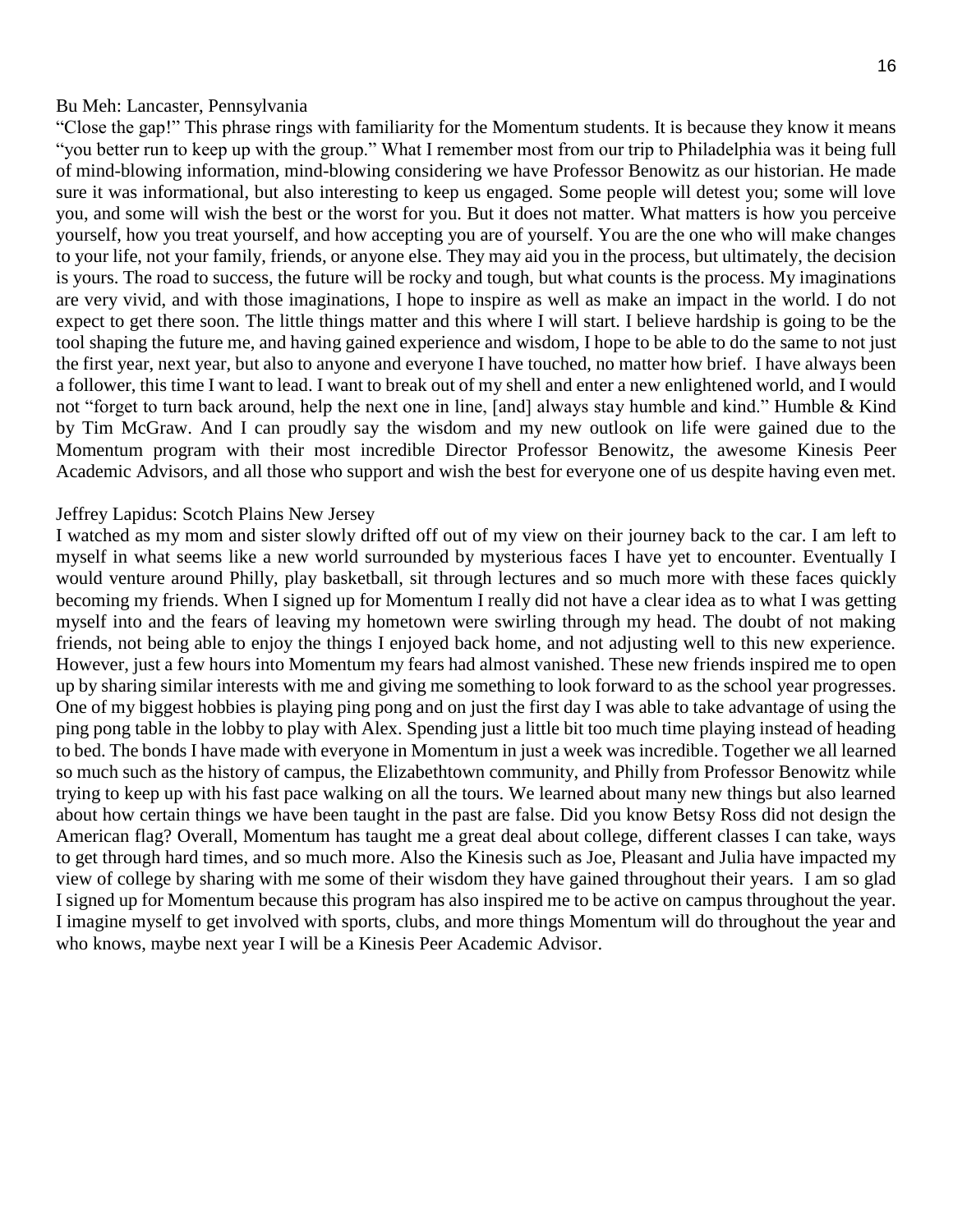#### Emily Kuhn: Oriental, Pennsylvania

As I got to Elizabethtown College early Friday morning, I was getting skeptical if I did the right thing being in the Momentum program. It was a hot morning unpacking with my parents and sister to get everything where it needed to be. I was practically a stranger to everyone but right away there were endless Kinesis Peer Academic Advisors helping in every way possible. From the beginning, I thought the program would only have us students do activities together, get a better understanding of how college life will be, and how to get adjusted. However, Momentum is a much deeper experience. Traveling around with Professor Benowitz along with the Kinesis through tours, lectures, stories, and team building made an unforgettable experience. At the start of each new session, meals, or activity we were encouraged to talk to new people in the program all the time. I am beyond thankful for being made to interact with a diverse number of people. We all did form little groups of friends but also by the end of the week it did not matter how we were separated because we all came together as one group of forty-some friends. Personally, through my experience this week I have learned so much through all of the Kinesis and having encounters with them has definitely gotten me more ready for college. We discussed the importance of time management, how being early to classes can open more doors, and how they are going to stick with us through our first year. The moments where the Kinesis would take the time to talk with me was important to me because I got a better understanding of how college life is going to be from their perspective. We learned about time management and structure which are important qualities to gain. Momentum has played a huge impact on me and has helped me learn new aspects about myself. The program has taught me how I am able to open up to a bunch of new people and make many new friends out of them. When I first came into Momentum, I did not expect I would be open enough and to get the chance to talk to each individual person in the program at least once. However, I was able to bond with everyone I interacted with. I have a long-term goal at Elizabethtown College to major in Communications and possibly Graphic Design. I want to make connections as I am getting to my long-term goal which Momentum has taught me. When I first got my letter saying I got accepted into Momentum, I did not know whether or not I would do the program. Luckily, I accepted because this program has taught me so much and gave me many experiences I never would have gotten. I hope to impact Elizabethtown College by using what I have learned through this program while staying at campus and beyond. Momentum is a family who is going to continue to be with me through the rest of my time here.

#### Eric Schubert: Medford Lakes, New Jersey

Throughout the extensive and rewarding Momentum program this week, the amount of knowledge I have learned is just countless. From the small stuff to those big ideas, the information and advice ingrained in me through Kinesis Peer Academic Advisors, presentations, and Professor Benowitz has been on a level I completely was not expecting. As a result of this program, I have learned to be a service oriented individual who only strives for the best in relationships with peers and professors – focusing on respect, thoughtfulness, and inclusion. The many new people I have met and the many new relationships forged through Momentum have really inspired me the most, above all. The program helped my still in process college acclimation go much smoother, and allowed for me to get a head start leading into my vital first year - a reason why I am forever grateful to the program. The extra week Momentum provides is beyond important, from a first year perspective. The socialization, group discussions at presentations, and mealtime talks provided something so valuable across so many different topics. The full impact Momentum has had on me is something in which I truly think will take time to be discerned. Over the next few weeks as college life really sets in, I know I will most definitely be in situations or have moments where the Momentum program, and what I learned within it, will help me no matter the situation. Those key aspects of inclusion, communication, thoughtfulness and respect, just to name a few, taught through provoking academic sessions and discussions, are priceless. With a strong start to college with the help of the generous Momentum program, my impact on Elizabethtown College and my next steps beyond will be as powerful and meaningful as they can be. Momentum is such a unique program and has inspired me to go out and be my best self as I set off on my college journey.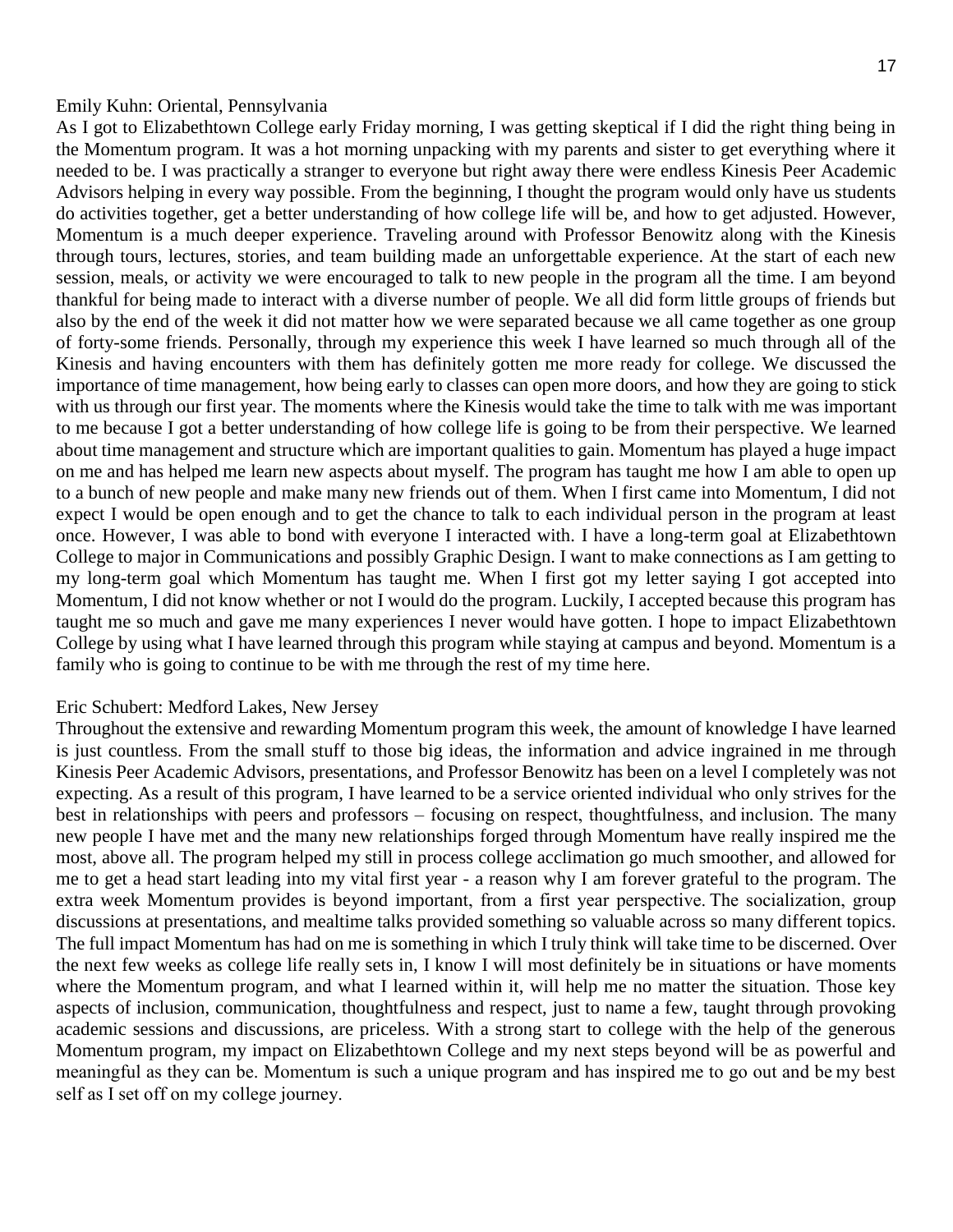#### Lizvette Pappaterra: Roxbury, New Jersey

When I was in high school, I had very little confidence in myself and I was often afraid to step out of my comfort zone. Because of this, it was very difficult for me to imagine starting college life, where I was not going to know anyone and where I was going to have to make my own decisions without my family physically being present. When it came time to decide which school I was going to attend, I made the scary decision to go 600 miles away from where my parents lived. I was terrified to be on my own, yet I knew I had made the right decision academically. Through the Momentum program, I was able to overcome my fears and realize I am not alone. Everyone I have met has inspired me to step out of my comfort zone and to want to take on a leadership role. As a music therapy major, leadership is very important because I am going to need to lead one on one sessions with people who are relying on me to help them. As I aspire to work with children someday, I believe this week has been the first step for me to develop enough confidence to be a leader and a role model for the children I work with. One moment when I was particularly inspired was when we were having discussions in our small groups called Socratic Dialogues, led by our Kinesis Peer Academic Advisors. During this conversation, I was challenged to talk about my fears, hopes, short term goals, and long term goals for college and beyond. While talking about this, I felt a deep mix of emotions because I was excited for the opportunity to pursue my dreams but I was nervous to be on my own. As I listened to the other people in my group share their stories, I realized I am not alone in my struggles and we are all here to support each other. During every moment of this week, I have been surrounded by incredibly supportive people who want to help me succeed including the professors, the Kinesis, and my peers who are in the same position as me. Because of Momentum, I was able to let go of my biggest fears for college and start classes with a strong foundation of support. In the next four years and beyond, I will incorporate the things I learned this week to my everyday life by keeping an open mind and being the support system other people need in order to succeed.

#### Samantha Phillips: Hummelstown, Pennsylvania

College has always been about new experiences to me, which is exactly what I got from Momentum. Meeting many new people, living in a new place, learning several new things and having my eyes opened to all the possibilities of college and the world. These are just a few of the things I have experienced this week in Momentum. The walking tour of the town of Elizabethtown was my favorite of the walking tours we did in Momentum. I felt like it was a valuable experience to walk around and see the actual town surrounding my home for the next four years. I got to know a few friends during the walk whom I might have not been able to get to know. I have learned a great deal about the layout of the campus and have been able to get to know people much easier and faster than if I had not moved in early and participated in Momentum. Being here for a week before classes start and while the campus is still relatively empty has given me the chance to learn where buildings are and get comfortable with the campus. It normally takes me a while to get to know people, but during Momentum, we have been encouraged to get to know each other very fast. I have also gotten to know a few professors a little bit through academic sessions throughout the week. The political science presentation inspired me to consider other disciplines. To me, being inspired means to have one's eyes open to new experiences or ideas and becoming excited to pursue them. This presentation met my criteria for inspiration because, although I already had a very wide range of classes from studio art, biology, psychology, and religious studies, which I was wanting to take, I am now interested in political science classes, something I did not expect. Beyond Momentum, I aspire to be a Kinesis Peer Academic Advisor and a tutor in the coming semesters at Elizabethtown. I think Momentum has pushed me to be a stronger person, which I think will help me throughout my time at Elizabethtown College.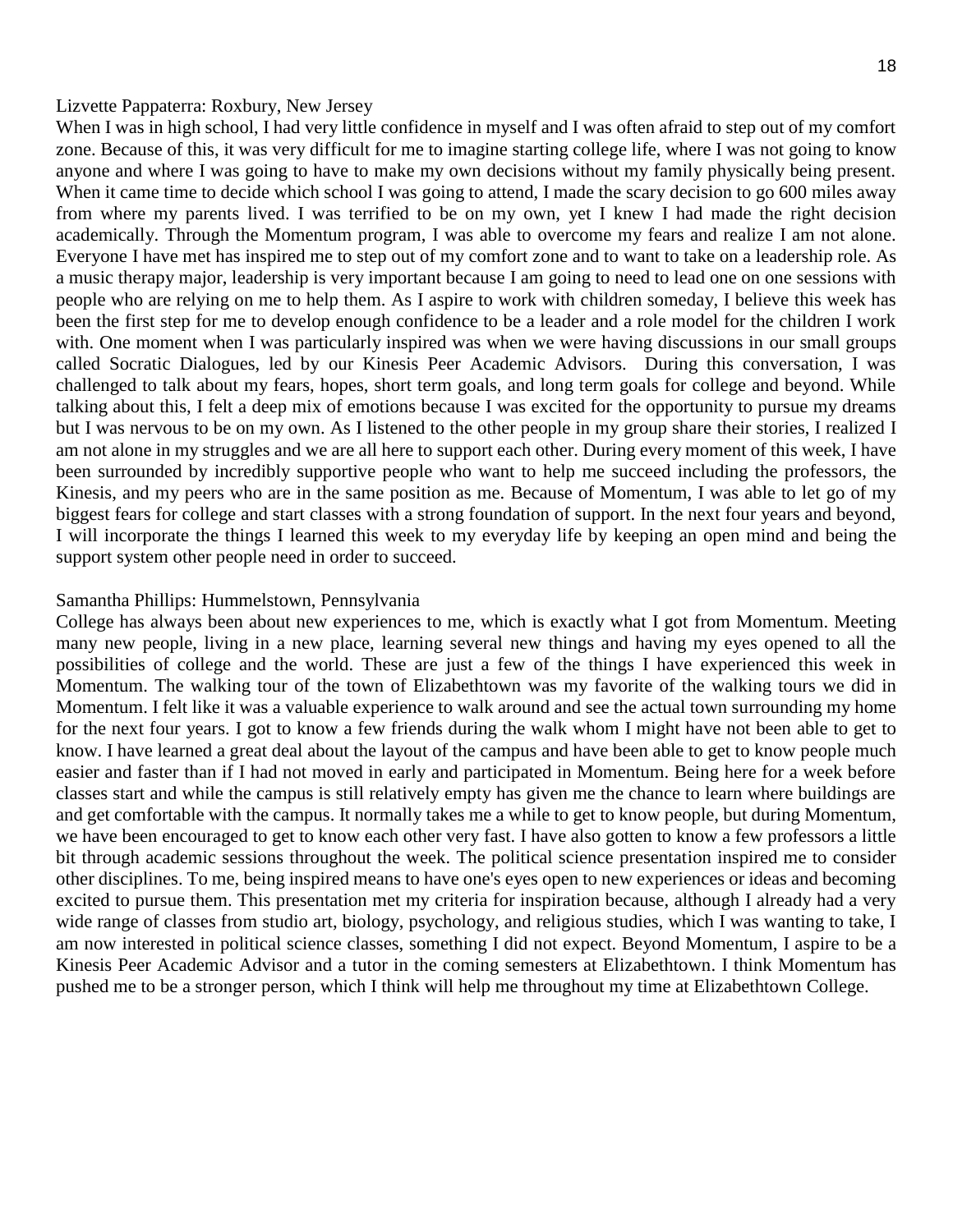#### Kimberly Manning: Newport, Pennsylvania

"Nothing is so painful to the human mind as a great and sudden change." I believe this holds true, especially through the transition from a high school graduate to a college student. During this period of time, many things have changed: one's surroundings, level of independence, and everything the individual has once known. Momentum thus far has taught me how change is okay and should even be embraced. In the short number of days I have been on campus, I myself have changed so much. I have changed through inspiration, imagination, and the potential of an impact I could have. Early Saturday morning, the fellow Momentum students and I were instructed to meet at the BSC. We sat and listened as students shared stories about not only their interests, but also their passions. This was a moment of realization; I realized I may not be truly passionate about my major and as a result I became inspired to find the driving force behind my passions. My chest felt tight, and the room felt as though the walls were caving in. Am I really thinking about changing my major before class ever started? There used to be a negative stigma about *changing* majors. No one I know personally ever has. However, Momentum has stressed to each of us how this is okay. Only I know what is better suited for me, and it is my responsibility to find through the academic departments here at Elizabethtown College. Momentum has stressed many things to us as students. It has truly impacted me. It taught us how we as individuals are not stagnant; we as a collective constantly change. If we did not, life would be monotonous. Goals can change, majors can change, and our interests can as well. We must accept these changes and the new opportunities they bring. I plan to take full advantage of all the ones presented to me during the next four years. While I am here, I hope to touch everyone's lives and not only leave something with them but take something with me as well. A presenter in Momentum compared this desire of mine, to raindrops. "They come together for a moment, only to later split, each taking a piece of the other." If we are all raindrops on the window of a vehicle, I hope mine triples in size during my time here, as I want to be influenced by those around me. Whether this is through a new perspective, or a new piece of information, I think people learn best from each other. I want my impact to be town wide; by this I mean how I want to make the town of Elizabethtown a better place. Perhaps I will volunteer with ECHOS, or perhaps sponsor community events. No matter what, everyone will be familiar with the name Kimberly Manning. My time here has already brought forth an immense amount of development in every aspect. Originally, I would shy away from this concept. However, now I will embrace the challenge new things bring. For change, no matter how small, will lead to **momentous** growth.

#### Quinn Muzzio: York, Pennsylvania

College has always been something I have dreaded because of the underlying feeling I would not be prepared. I had been anxious for most of my high school experience and struggled to communicate with my fellow classmates. Going into the Momentum program, I was anxious about meeting other people. In high school, I was liked by just about everyone, but lacked the socialness to hang out. I was excited to find the students in Momentum were all very friendly. Not only this, but the program encouraged people to get to know each other in the form of doing lots of group activities. My parents and my older brother went to Penn State University, so I expected it was going to be difficult to make friends. I did not fully realize how much a difference the size of the college would make until I got here. Unlike somewhere like Penn State University, students are encouraged to interact with professors and generally every upper classmate seems to know every teacher at least vaguely. Everything at Elizabethtown seems more personal and even at a distance you can tell everyone gets along. During the next few years, I hope I can return the same kindness these people have given to me. During the program I also got to learn a ton about the Elizabethtown community. Two separate two hour tours were given exploring the area. During the tour, I learned just how much the school and students contributed to the larger community. I heard a tale of the students stopped a couple of buildings from being demolished entirely. I also was reminded community service is highly valued among the faculty and older students. It was to the point where the talk on integrity eventually found itself teaching us about a selfless woman who helped refugees. Professor Steven M. Nolt, who directed the presentation told us integrity is more than just not cheating. He encouraged us how in our time here, we should do what is right even if it is daunting. In the psychology presentation, Professor Michael Roy encouraged everyone to focus more on effort rather than natural talent. He seemed confident anyone can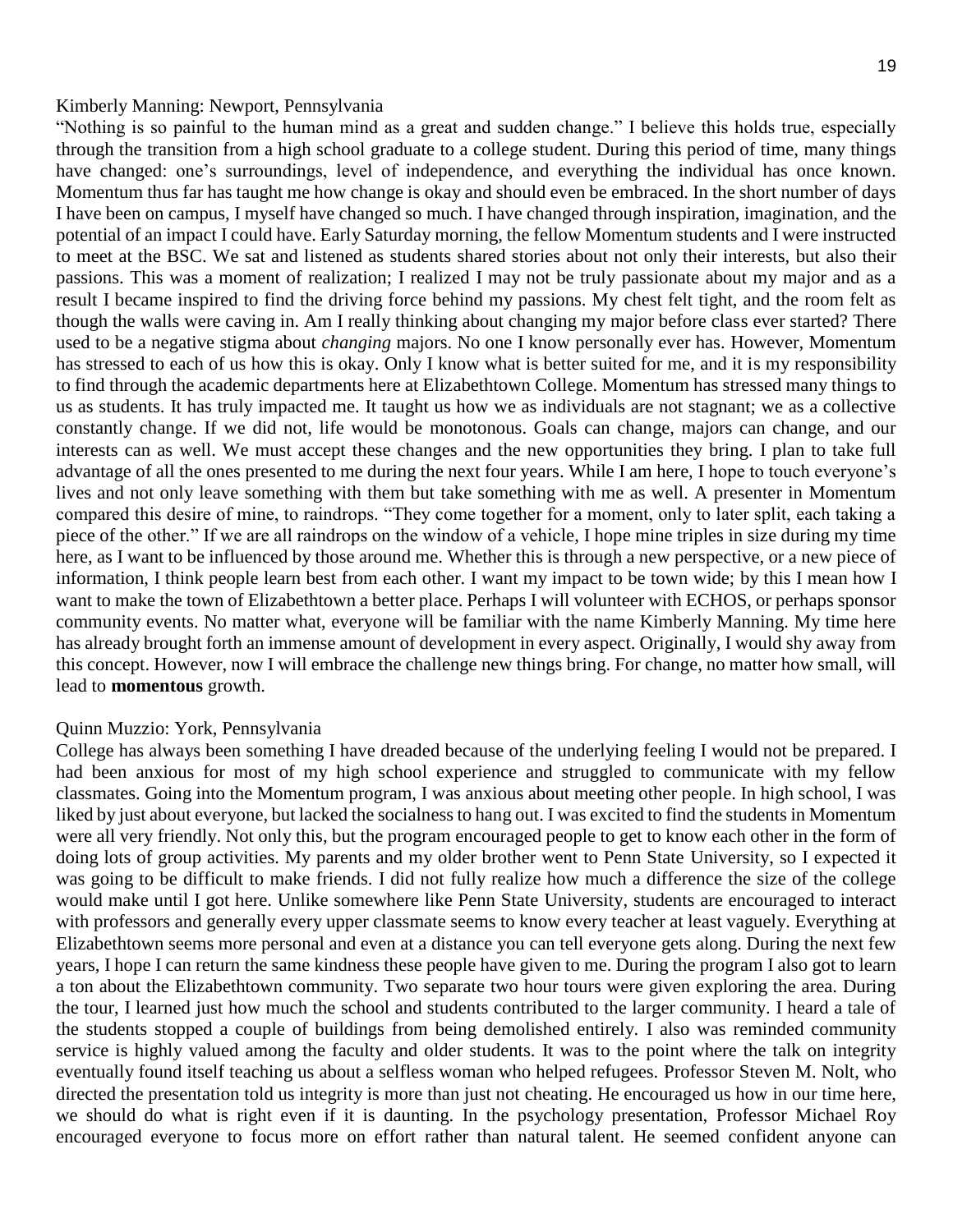accomplish a great deal as long as they worked hard enough and did not take stuff for granted. These two presentations spoke to me because they made me reflect on myself. I have always viewed integrity as being honest, but staying true to yourself and honesty are surprising a bit disconnected. In the past I have always had the mindset about certain things I was just terrible at them and it was not about to change. After the presentation, I took a little time to think about it. I realized I actually had the opposite view on writing; which was anyone can become great at writing, they just have to fail time and time again until eventually they make something great. As long as a writer learns from their mistakes, they will only make better work. When I thought about it, this really applies to everything. I have always wanted to become a key member of a community, and with this view, this might be possible. Ultimately I hope, if anything, I can give back to the community; and I have good faith everyone else in Momentum will do the same.

#### Emma Nalesnik: Frackville, Pennsylvania

When I started this program with no idea how extraordinary this experience would be or how helpful it was to my college experience. Straight off the bat we were welcomed by the Kinesis Peer Academic Advisors, with such enthusiasm for the program they were truly inspiring. Pleasant was of the most inspiring to me personally. I felt she had a really good understanding of what we were feeling and she kept a smile on her face the whole time. One of the moments which will stick with me is during our Socratic Dialogues discussions, led by the Kinesis, based on our assigned reading Paulo Coelho's book Inspirations: Selections from Classic Literature, we were sitting in the cool shade of a tree and Pleasant looks at us and says "It takes more energy to be negative than it does to be positive." She has inspired me to be positive even in the worst situations because it gets better. Momentum has taught me how to be an active part in my community as well as my campus for example taking leadership positions, helping other people and taking an active role in the classroom. This program has helped me feel more comfortable with my position as community representative of the March for Our Lives chapter of Elizabethtown, by teaching me how to communicate in large groups and bring up specific topics of importance. Momentum has made me feel more comfortable with this transition, by making us mingle and create friendships. The friends I had made in Momentum have been there through thick and thin. Especially when the homesickness begins it is very helpful to have good friends and guides by your side when you begin to struggle. I believe I can have an impact on all of the incoming students by being able to guide them in the right direction. Knowing how I felt just leaving home and being scared to talk to anyone gives me a good understanding how the incoming first year students will feel. I can try and connect with them or even just sit and eat with them if they do not have any friends yet. Learning so much about the community and the campus will definitely help me help other students learn and grow and I can leave a lasting impression on them. I believe everyone you come into contact with leaves a small impression on you good or bad and you can learn from those impressions hope to better ourselves and others around you. One of my favorite lectures this week has to be the sociology presentation, Dr. Koz kept the crowds attention so well. She connected such an interesting topic to sociology it really kept my attention. She inspired me to add a minor in sociology, it was also very nice to be able to meet on of my professors for this semester before it even begins. Furthermore, I believe this is the most extraordinary program on campus just for the simple fact it prepares you not just for campus life but also to be an active member in the classroom and community as well as preparing you for after graduation and related challenges. Momentum has taught me how to push through the toughest times and learn to make friends. Without this program my first year would have been much harder more difficult.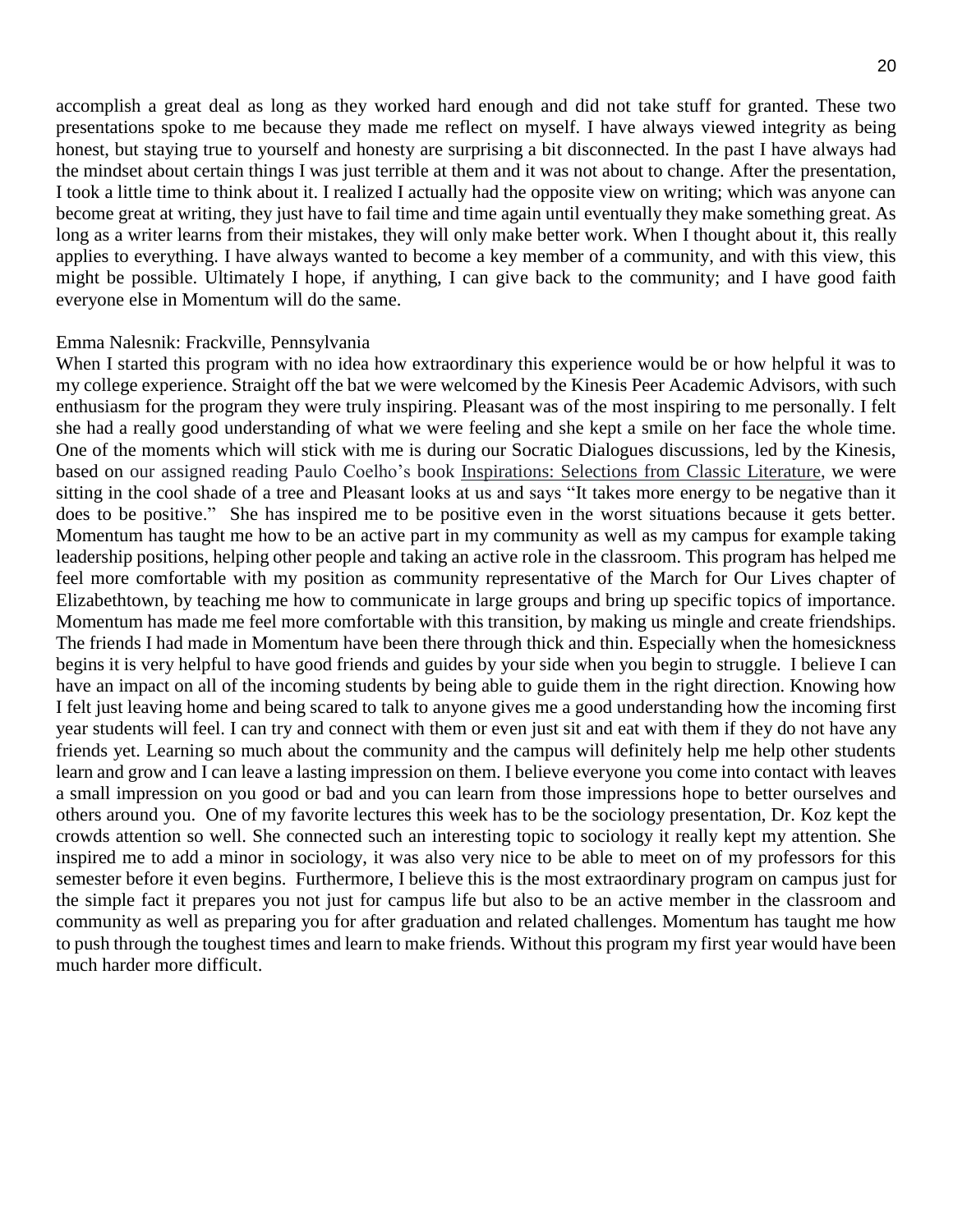#### Mimi Nguyen: Manchester, Pennsylvania

When I got a letter inviting me to Momentum, I was curious and unsure. I have always been a quiet and shy person for most of my life. For me, it is extremely hard to socialize with others and it takes time for me to open up. I decided to look up the Momentum program and read some of the essays previous Momentum students wrote. Reading about their experiences at Momentum encouraged me to participate and convinced me to join. I thought this was a good opportunity for me to try to talk and meet new people, and to change. During my time in Momentum, I was nervous but was able to make some small conversations with others. Surprisingly, I was able to ask questions back. Usually, I would only answer whatever people ask me and the conversation quickly ends there. I also noticed I was able to talk more to people during my time in this program compared to high school. I believe Momentum is beneficial because it allowed me to engage with others and it made me realize I am capable of improving my social skills if I try. The Kinesis Peer Academic Advisors are also very friendly, and I can tell they care about the students. In addition, I also learned a great deal of new information, especially on the trip to Philadelphia. I saw many buildings and statues, and learned about the history of designs and structures. Professor Benowitz also told us the truth about some of the lies we heard when we were in K-12. For example, I was surprised to learn Betsy Ross did not design nor sew the flag, and Abraham Lincoln was not as great of a person as I thought he was since he would have put the slaves back on the ships if he had not been assassinated. Moreover, there were also lectures I enjoyed. One lecture which inspired me is Professor Rankin's. She talked about civility and how people should be able to live with others who are different from them. Humans should be respectful, open minded, and restrain ourselves when we disagree with someone. If we hold back instead of lashing out onto those with different views, we could possibly learn new perspectives. People would also be able to keep peace because holding back and remaining calm will cease conflict. I was in awe when she told me how the Democrats and Republicans on the campus get along well despite their opposing views. This inspired me to become a better person and to not react angrily towards those who have different views than me. Instead, I should just listen to see what they have to say and try to understand their view. If more people were able to respect and restrain, there would not be as much conflict. Another presentation I enjoyed is the Asian American presentation held by Professor Takahashi because I could relate to it. I thought it was interesting how he chose not to get offended in a situation where people were staring at him since he was the only Asian. Instead of being negative, he was positive by waving to the people. His lecture taught me how I could choose to be positive instead of negative in certain situations. Overall, I had a great time at Momentum. I had new experiences, learned new information, and did activities which were out of my comfort zone. It was scary at first, but I started to get used to it as the days go by. I definitely need to work on socializing more, but I met new people and had some nice conversations. Everyone is friendly, and I am happy with my decision on joining Momentum. Even though it will take some more time, I imagine I will be able to change myself due to Momentum helping me start. I want to become someone who is social, helpful, and dependable. Hopefully, I will get to experience more and create new memories with others. Additionally, I also hope I will know what I want to do in the future and be able to do work which is both meaningful to me and to others.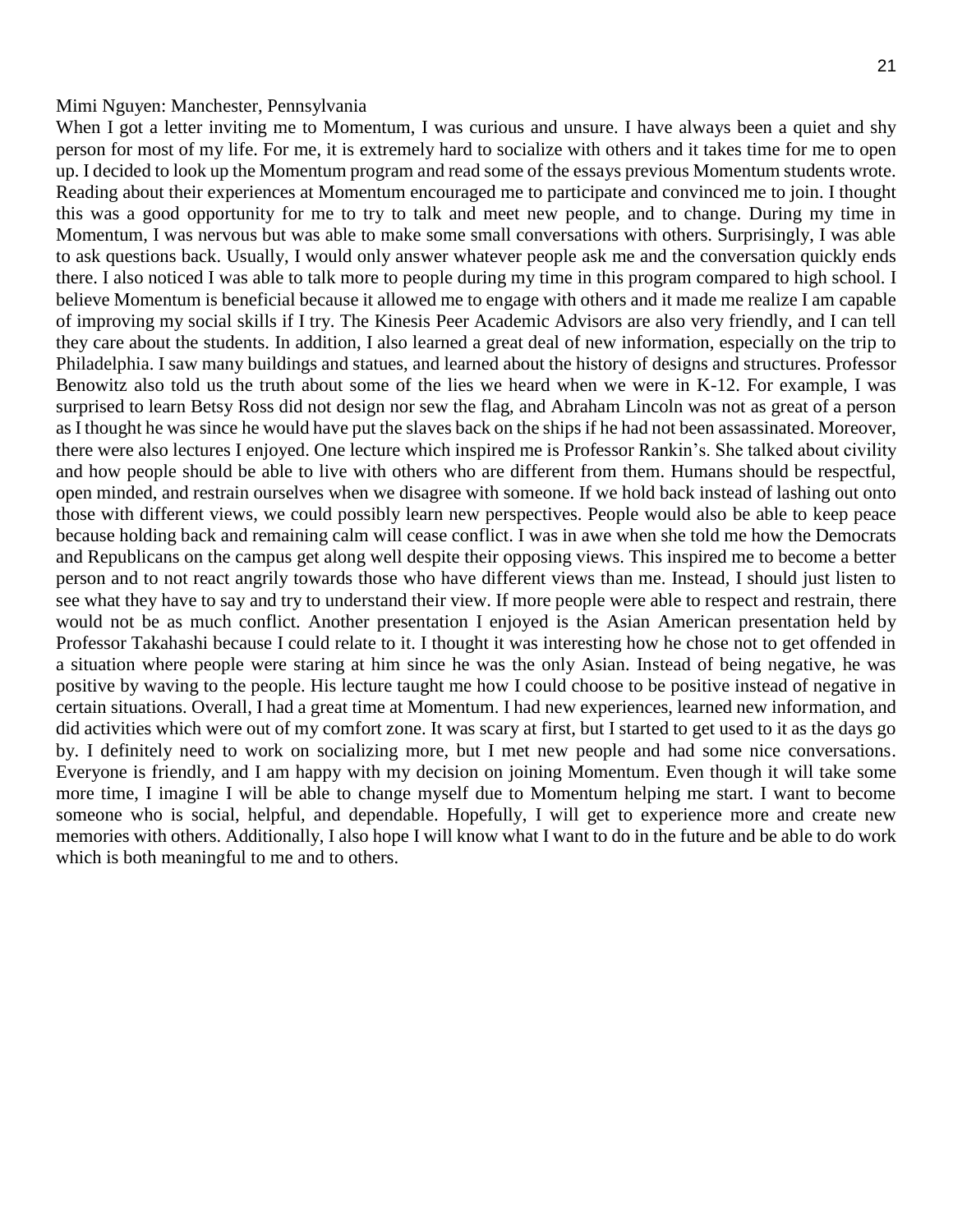#### Diemmi Nguyen: Manchester, Pennsylvania

"If you want something you have never had, then you have got to do something you have never done," is a quote perfectly summarizing my thoughts on Momentum. When I saw this unique opportunity showed up at my doorstep, it took an interminable time before I decided to accept it. This was completely out of my comfort zone and I was not certain with my decision. I found myself having a dark cloud raining over my head as the days drew closer to Momentum. However, I had a long-term goal: try to be less shy and less quiet. I was very determined to - at the very least - talk to one person and prolong the conversation. It was as if a light just flickered in the darkness, and I soon found myself feeling alright. The first two days of Momentum went decently. Despite this, I felt empty and lost; I miss my family and friends back home, and I felt as if I did not belong here. All I desired was to go back home and stay there forever but I understood this was not possible. I decided to just stay positive, even if it was a fake positivity. The trip to Philadelphia occurred the following day. The bus ride to the city was pleasant! I was partnered with someone I have never interacted with before and my anxiety meter skyrocketed. We ended up conversing throughout the whole bus ride sharing many interests and stories. As for the city walk, I enjoyed observing the buildings, stores, and nature itself. Philadelphia is filled with vivid, sundry flowers and numerous towering buildings with a hidden story behind them. The Reading Terminal Market was congested, but it was a nice place with a diverse selection of foods. I learned a ton of new information this day and had fun overall! There were some lectures which were memorable to me, one being Professor Takahashi's Asian American presentation. As an Asian American myself, I have experienced many things just like him and understood the pain and anger which boiled within. Additionally, the Political Science lecture was intriguing. Professor Kelly-Woessner was engaging and I concurred with her fully, especially when she said we should care about politics because it affects us. What really touched and inspired me was the Biculturalism lecture. Celestino Limas said we should learn to be open when it comes to meeting people who differ from us; I believe those words were so significant. Initially, I had mixed feelings regarding this program. Even though there were some rough moments, I am still glad I tried this program out. It forced me (in a positive way) to talk to others and learn about them. There were many opportunities to bond with your peers and many of them showed kindness towards me and spoke to me; the small talks made me immensely happy. Participating in this program made me realize I do have the potential to change myself gradually; being able to make conversation with some people is a small step towards reaching my goal. I hope to always spread kindness and to have a positive impact on others in the future.

#### Sriya Vontela: Exton, Pennsylvania

Here at Elizabethtown, they told us to be more inspired. And I was, but not the way I had imagined I would be, daydreaming during the lazy summer days, longing for Momentum to begin. It was not the discussions of Benjamin Franklin next to majestic buildings, or the panoramic walks through Elizabethtown, but the passion and kindness I saw in the presenters. Every academic session I saw showcased a professor who genuinely loved their job. Standing tall beneath the pressure of bright lights and expectant gazes, I watched each professor smile broadly and begin to speak their passion, all bright eyes and eager gestures as they readily shared their ardor with strangers. Though I was not interested in every subject of the session, their unfettered enthusiasm never failed to draw me into the lecture. This was doubly true for the lectures which spoke to my own passions: face tilted up into the glow of the screen like a sunflower turning toward the warm glow of sunrise. For the first time in a while, I felt academic enthusiasm, unburdened with the exhaustion of neglectful students, budget cuts and bureaucracy I saw in high school. Instead, I felt myself leaning forward in my seat, my own reciprocal enthusiasm pressing against the boundary of my ribcage, begging to be set free. And it was not a kinship I only felt with the professors. This type of passion, the rare selfless kind which solely wishes to pass their joy onto others, was a sight I saw mirrored in the Kinesis Peer Academic Advisors around me. They returned this program to give back, mentoring out of an honest gratitude and selfless kindness. Every day, they foster the seeds of friendship between Momentum students, offer friendly and much needed advice, and welcome us into this new family. The role models in Momentum inspire me to make the most of my college education, developing my own passions and skills and encourage donating my time to service. They give me hope and excitement for my own college experience as they describe their own struggles and joys they found in their years at Elizabethtown.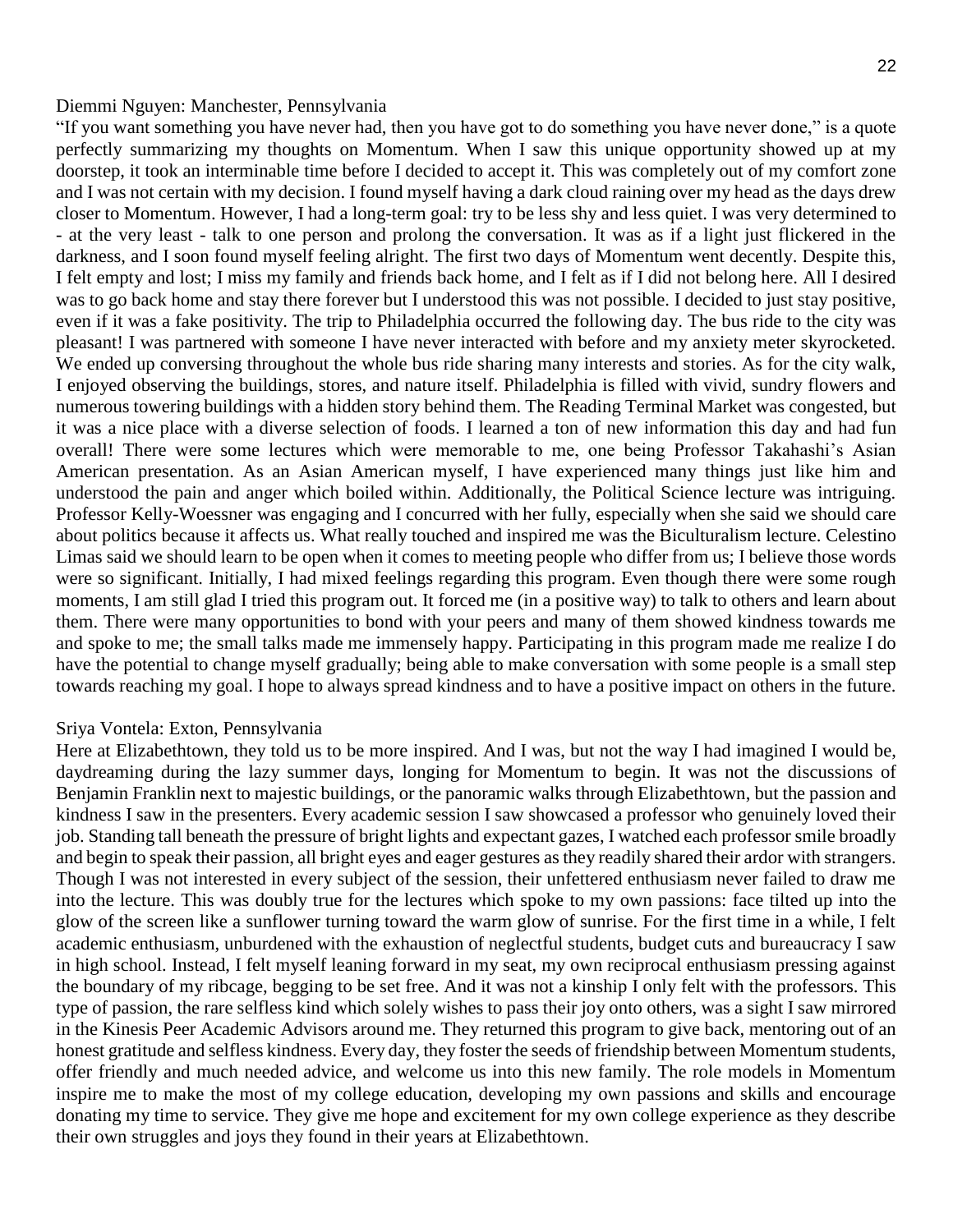#### Alexander Petrocelli: Severna Park, Maryland

During my Momentum experience I had the pleasure to listen to many of knowledgeable people from many different fields of expertise. Although every professor gave a noteworthy speech, the person who appealed to me the most was political science professor, Dr. Kelly-Woessner. I had already taken a Government and Politics course in high school and I really enjoyed it, so hearing her speech reminded me the interest I have in the subject. Also, I had a nice talk with her at the end which gave me more confidence going into my first semester comparative politics class. The person who inspired me the most this week was my resident assistant, Cece. Inspiration, for me, means finding motivation even in the most unexpected of circumstances and or times. To exemplify, move in day was a very nerve-racking occurrence for me because I did not know anybody going to Elizabethtown. On the eventful day, the air felt like needles pricking my skin and the sky resembled grey, stretched out cotton balls. Frankly, the depressing meteorological conditions did not prove to quiet my angst and just as I thought all hope was lost there she stood, a ray of positive energy amidst a void of undesirable darkness. She came right up to me and introduced herself in a spirited, bubbly voice, "Hi! My name is Cece and I'll be your RA for this year. We're going to have so much fun together!" This sincere yet simple introduction immediately made me feel more comfortable and my anxiety about college and being independent lessened. In this moment, she inspired me to be a light for others down the road who may find themselves in a similar situation. From the moment I moved in and met Cece to every other event afterward, Momentum has truly had an eye-opening impact on the way I see myself at Elizabethtown. For the longest time I was afraid of going to college, mainly due to my own self-doubt. Upon entering the Momentum family, I soon came to realize, thanks in part to Professor Benowitz, "the only thing holding [me] back is [myself]." After leaving the blue jay nest I hope to reflect the same positive impact Momentum has had on me no matter what field of work I chose to pursue. Overcoming my fears and uncertainties to come to Elizabethtown College is by far the best choice I have ever made. I know the experiences I have, classes I take, and friendships I cultivate, will not only prepare me for life after college but have an immense impact on my future relationships and aspirations.

#### Patrick Osborn: Middletown, New Jersey

It is Thursday, August fifteenth. Five-thirty pm on the dot. Half an hour before we hit the roads. My heart is racing faster than a car. Only problem was I could not tell if it was from fear, excitement, or possibly both. I was going off to college. I was about to be living on my own with only a small sense of direction and no mother to tell me to do something. All we were doing was waiting for my brother to get home. Out of all the days to be late coming home, of course it was the day we were leaving. I was almost happy he was taking so long only because this would be the longest drive I have ever done. Driving through an unfamiliar area of New Jersey and Pennsylvania. Six pm comes around and brother finally gets home. It is time to leave. This is the story of my Momentum week! It is move in day at Elizabethtown. How exciting! Driving under the Elizabethtown sign over the arch entering Schlosser Loop and the first person I talked to was Kylar. At first I was kind of awkward but it all changed very fast. Everyone knows how strange it is to meet someone new for the first time. Next Professor Benowitz was there with his clipboard to get everyone checked in and telling us where to go. He was so enthused about the week starting. I do not think I had ever seen someone so excited to teach and guide us on our new beginnings. Fast forward to after lunch. We now had to take a walking tour of downtown Elizabethtown. I will be honest. I was not excited for this. I just wanted to finish fixing up my room and relax and sit on my bed. But I can say my thought process about the town changed from start to finish. I honestly can say I look forward to going downtown and seeing more than just stores and houses. We went on a trip to Philly a couple days ago. While we were there we saw where Ben Franklin lived, where Betsy Ross lived, the Liberty Bell, and more. I was not too thrilled about going because I thought it would be like a fifth grade class trip but it turned out to be an amazing day. A cool thing we got to see were the different houses which indicated if the owner was a loyalist or patriot during the American Revolution. Or if they had slaves or not, and how it all depended on having an extra slant in the roof and the extra window/s. This trip is where I really started to talk to Moh. And I will be completely honest, Moh is the man. He is fun to talk to and we got along great. He made this trip so much better. I have actually told him I loved him a couple times and told him how he opened my eyes so much. We have a good bond which grew this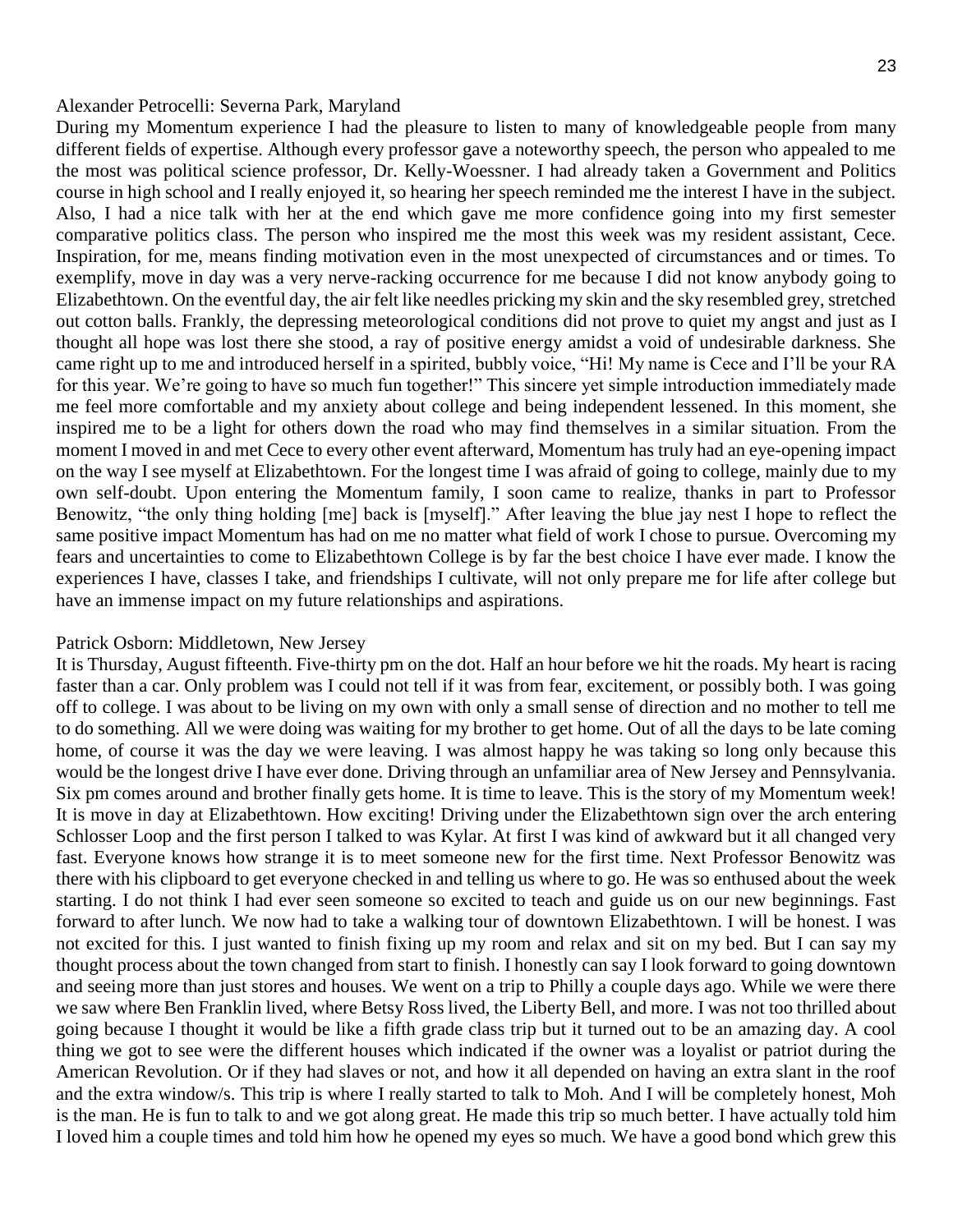week and I plan on keeping it this way. What I have learned about myself at Momentum is what most of us do not know. We all impact each other every day. Our thought process and imagination are all very different except for when it comes to academics. We all have our minds set on success these next four years. Professor Benowitz has shown us how to see almost everything around and how it might inspire us in different ways. I thank him for this experience and thank him for the push to meet what are now my closest friends.

#### Paige Keyser: Downingtown, Pennsylvania

My essay is about the comfort of my past but the excitement for the future. I have had several people in my life serve as an inspiration. The first person on this campus to inspire me is someone who I had never spoken to but gave me such inspiration, I had to talk about her in my Momentum essay. This week, I saw many great presentations sparking inspiration in me. My favorite was at the formal dinner when Kira Kuhar, former Captain of the Kinesis Peer Academic Advisors team, made a presentation about how she became so successful so early in life, graduating a semester early and getting a secure job position even before she graduated. She talked about the connections she made with people and how it led her to where she is now. Coming to Elizabethtown, I planned on meeting new people and what she said only motivated me even more. To me, inspiration is this beat in your chest and this fire in your heart when you see or hear what had inspired you. It makes you want to get started immediately and make the dream a reality. A common thought people have is: "If they can do it, I can do it." I think anyone can do anything they put their mind to. Seeing someone do what I dream of doing, helps me with my dreams and aspirations for my future. During Momentum, we went to Philadelphia. We took a tour and learned a great deal about the historic symbolism in the architecture of the buildings. I really liked learning about the meanings behind simple things like the pattern of the sidewalk and designs on the side of buildings. It was important to me because I have grown up visiting this city and now I have a new perspective on it and its history. This week I went on a tour of the campus and, like Philly, learned the historical significance of the architecture. I found humor in stories like how we got our rock museum and the dramatic idea of tearing down the Schlosser Residence Hall. That family was not letting that happen. I learned how the buildings are more important than what I initially thought. I first thought of them as just buildings and I was surprised to realize how they hold such an important place in the hearts and memories of families. In the duration of my adventure at Elizabethtown, I plan on making my long-term goals a reality. I want to make a living writing and sharing stories. I have always had a passion for horror and sci-fi and I am currently writing a book with a combination of both. I am very excited to continue writing and receiving credit for my work. Momentum has helped me get ready for my college career and therefore make my life in the real world possible.

#### Robin Shultz: Middleburg, Pennsylvania

Imagine a program which allows you move into college a week early to get your bearings. A program which helps you make multiple friends before classes even start. A program which gives you historical knowledge of everything around you. The Momentum program has provided me with everything I stated there and more. The fact I get to know everyone, understand why they believe what they believe, and have it impact my perspective and views makes me cherish these moments. For instance, when there was the tour of Philadelphia, I learned so many interesting facts. These facts really opened my mind to why people do what they do. Such as, architecture. Architecture has inspired me to realize there is more there than what meets the eye. For example, the columns on buildings have meanings. When a column is curled at the top, it represents females. Usually supporting a "male" column, which is strong and sturdy. When bricks are in a chevron pattern, it means the French settled there. In Philadelphia and even on campus, I really got to know the rest of everyone in the group of Momentum. Everyone has honestly impacted me in some ways. Professor Benowitz has inspired me to be open to the truth of history, even if it is not what we have been told or believed. My friends through this program even inspire me to be a better person. They just push me to do better and accept me as I am. Even just casually debating with my friends gets me more energized and expands my thought process. It excites me to know why people believe what they believe, so just casually debating politics or anything really impacts me. This program just makes me open to everyone's perspective. It honestly just gets me out of the perspective of my small town mentality and gives me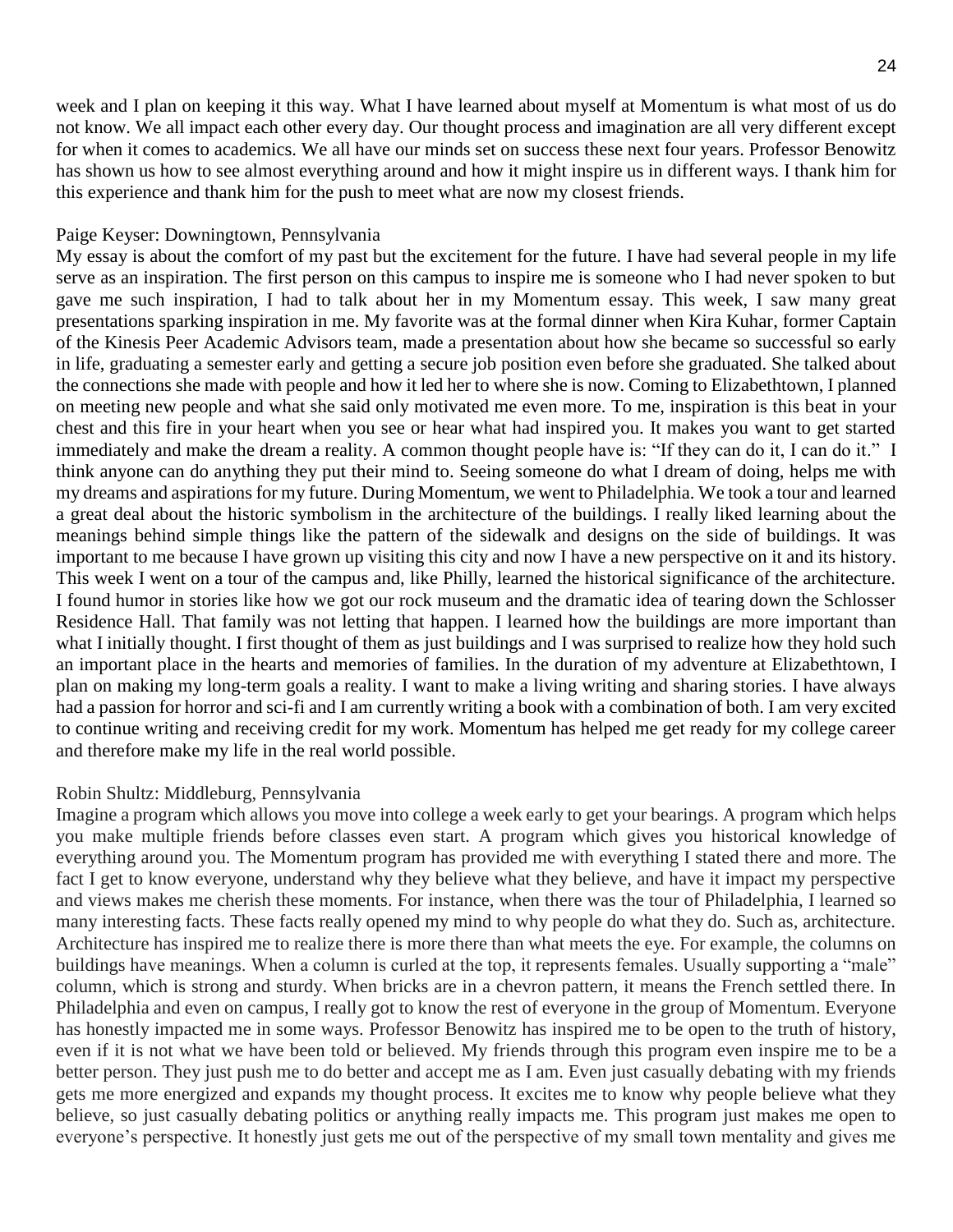way more opportunities than what I would have had in Middleburg. I strive to impact the Elizabethtown college community in the way which this program has benefitted me. I want to learn as much as I can throughout my years here and give back to the community like this program. I want to advocate for truth and historical knowledge like this program has provided me. I have learned time management through this program which I want to carry with me through any political jobs I can get. To conclude, I am so honored to be in this program and experience everything before typical first year students do.

#### Kayla Schultz: Owings Mills, Maryland

An eighteen-year-old girl from Owings Mills, a U Haul, and silver Hyundai sat outside the imposing bricks of the place she now called home. Her parents Samantha and Dean behind her as she sat on the hot metal of the car and held back the tears in her icy blue eyes. With boxes in her hands, she knew she had to say goodbye to everything she knew. As an only child, she was sheltered. Only allowed to go out with friends on the weekends, often not even able to go out at all. And now, she was leaving behind her friends, the family she had built back home. But as she unpacked her boxes, she felt her wings begin to grow. She began to learn where home truly was. She would meet the people who accepted her for who she is, nine girls she knew she could trust soon spread to her new family called Momentum. This is my story; the story of how a closed off child finally became "Kayla." How the shy girl in the corner became a social butterfly. "Hey, Kay!" This phrase is where it all began. Just a simple phrase filled with kindness. As laughter began filling the room while we joked around, the first night was when I found one of my inspirations. A Kinesis Peer Academic Advisor named Pleasant, a heart of gold. One of the few who greeted me with open arms while listening to all my concerns. She made me feel like I had someone besides my friends whom I could trust. Helped me to learn how I do not need to close off a part of my identity. She has shown me people would love me for my true self. I did not have to put up a facade anymore. I could be "Kayla" again. This was the feeling each Kinesis I have people now who bring out a light in me I did not think I would have ever again. I feel confident in who I am again, which makes me feel like I am finally worth something. Momentum has taught me I was meant for great things. My dreams of working abroad or in a company where I can work as an International Affairs liaison were not out of reach. A dream I held close to my adventurous heart was no longer childish. I had the ability to include my passions for dance and theatre, which had been running in my veins since birth, and combine my French, Korean, and German while using my knowledge to give back to the community.

#### Joel Shane: Douglassville, Pennsylvania

If there is one thing I can say about the Momentum program here at Elizabethtown College, it is it has had two impacts on my life. First, it has changed how I view others. Second, it has changed how I view myself. Starting off, I have learned quite a great deal from my experiences this week. I have walked around campus, Elizabethtown, and even Philadelphia. The knowledge I have gained has impacted me in now I know to look beyond what is just at face value. For example, I now know what areas were originally French just based on the chevron patterns of the brick paths. Also, I never would have known the designs at the top of pillars had any significance if not for the Philadelphia trip. This knowledge may seem trivial, but in fact it is not. These lessons are a symbol for people we will meet in our lives. Knowing these little facts about stones or pillars are equivalent to how there is more than what meets the eye with people. It makes me keep in mind something someone may be wearing or how they present themselves or even their behavior is a reflection of things going on in their lives we cannot see. This idea inspires me. I -- and I am sure many others -- are guilty of immediately judging others over small things. We tend to forget the simple idea there is more than what meets the eye. This lesson motivates me to improve how I think of others. It makes me want to be more forgiving, to be more compassionate. So, all in all, it makes me want to strive to be like my role models and be able to be a role model for others in the future, thus making an impact on the world. Now, the impact Momentum has had on me is one I never would have expected. All through school I was decently quiet. Well, not if I was your friend, but if I did not know you, you had to make the first move or else I was not talking. Something I learned coming into this program is there are quite a few people who are also introverted. To counter this -- so I would not be sitting at lunch in silence -- I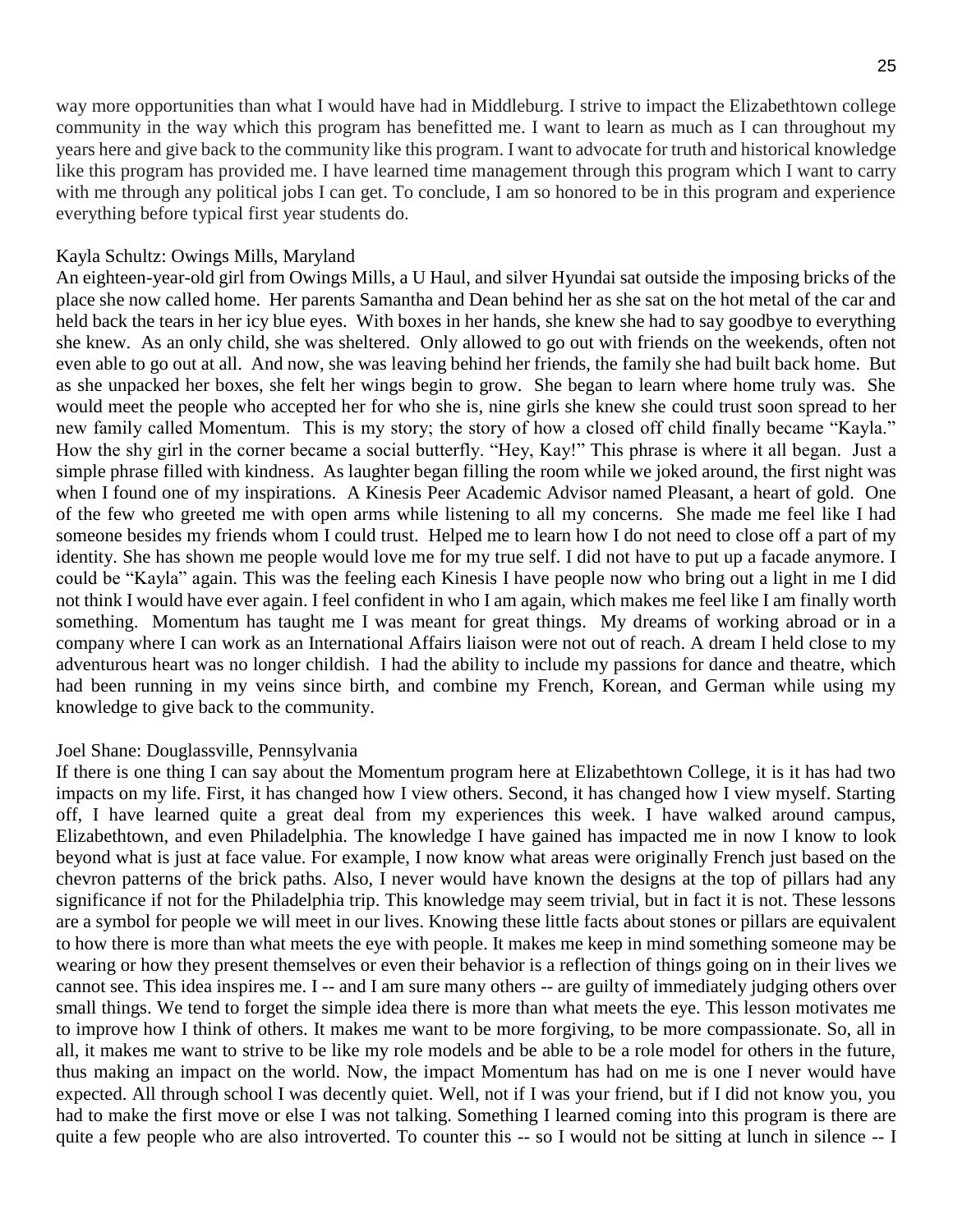started to open up and make the first move I was always so afraid to make. Just the fact I was able to do this impacted how I viewed myself. I never wanted leadership roles in school because I never felt I was outgoing enough to handle them. After Momentum, I realized I might just be able to handle some form of leadership role. This alone has inspired me to take up a leading role in some way, be it a club here at college or something in the form of a community service project. To sum everything up, this program caused me to realize not only am I capable of being a leader and a role model, but also how I could do it and where I am falling short. If I follow what I learned and walk the walk rather than just talk the talk, I could have an impact on a countless number of people in Elizabethtown College and beyond.

#### Issandra Solano Guante: Mount Joy, Pennsylvania

The Momentum program beginning a week early caught me off guard, however this week has changed and allowed me to truly be able to open my eyes to new concepts, new information and knowledge, as well as new connections established with people I hope to seek a deep friendship with, both with the Kinesis Peer Academic Advisors and the other students who have joined me on this journey. After meeting Professor Benowitz back in the spring semester through Scholarship and Creative Days, I never would have imagined a certain meeting would bring me to an experience worth a lifetime. Within the first two days of the Momentum program, we learned about the history of Elizabethtown and Elizabethtown College, specifically how the influence of the people residing within the town and Church of the Brethren led to the establishment of such an amazing, yet small college known today. We also worked to discredit myths learned at prior institutions. This week, the Kinesis Peer Academic Advisors have inspired me, as well. To be more specific, I was able to participate in Socratic Dialogues group discussion based on our assigned reading, Paul Coelho's Inspirations: Selections from Classic Literature led by Kinesis Peer Academic Advisor Pleasant. She spoke of her own personal story, opening to us within the group, and thus allowed us to practice civility, inclusiveness, and mindfulness as we could apply her story to our own cultural backgrounds and learn from her previous mistakes. The skills I learned in this session are applicable throughout the entirety of my academic journey at Elizabethtown College, alongside my future career path and post graduate plans. In addition, the personal experiences of the Kinesis and the paths they took to develop their current skills and traits are relevant to my own narrative as I am just beginning the venture into my academic career. Momentum has taught me to be open to civility and join the people with us together, as we could create such an impact on the campus itself with our different passions and aspirations as well as creating an impact on each other and developing relationships which would serve as a helping guide through the first academic year until furthermore. Personally, I see Elizabethtown College as somewhere I belong, and somewhere I can make a difference through professors and advisors as well as students to truly make an impact and bring about more passion and diversity to the college. With my dual major in Criminal Justice and Biology with a concentration of Pre-Medical studies, my two majors will provide me the ability to move along with my journey and my intended path with my deep motivation to help everyone I possibly can, as well as bring my own separate talents and dreams to the table and make a better environment for everyone on campus.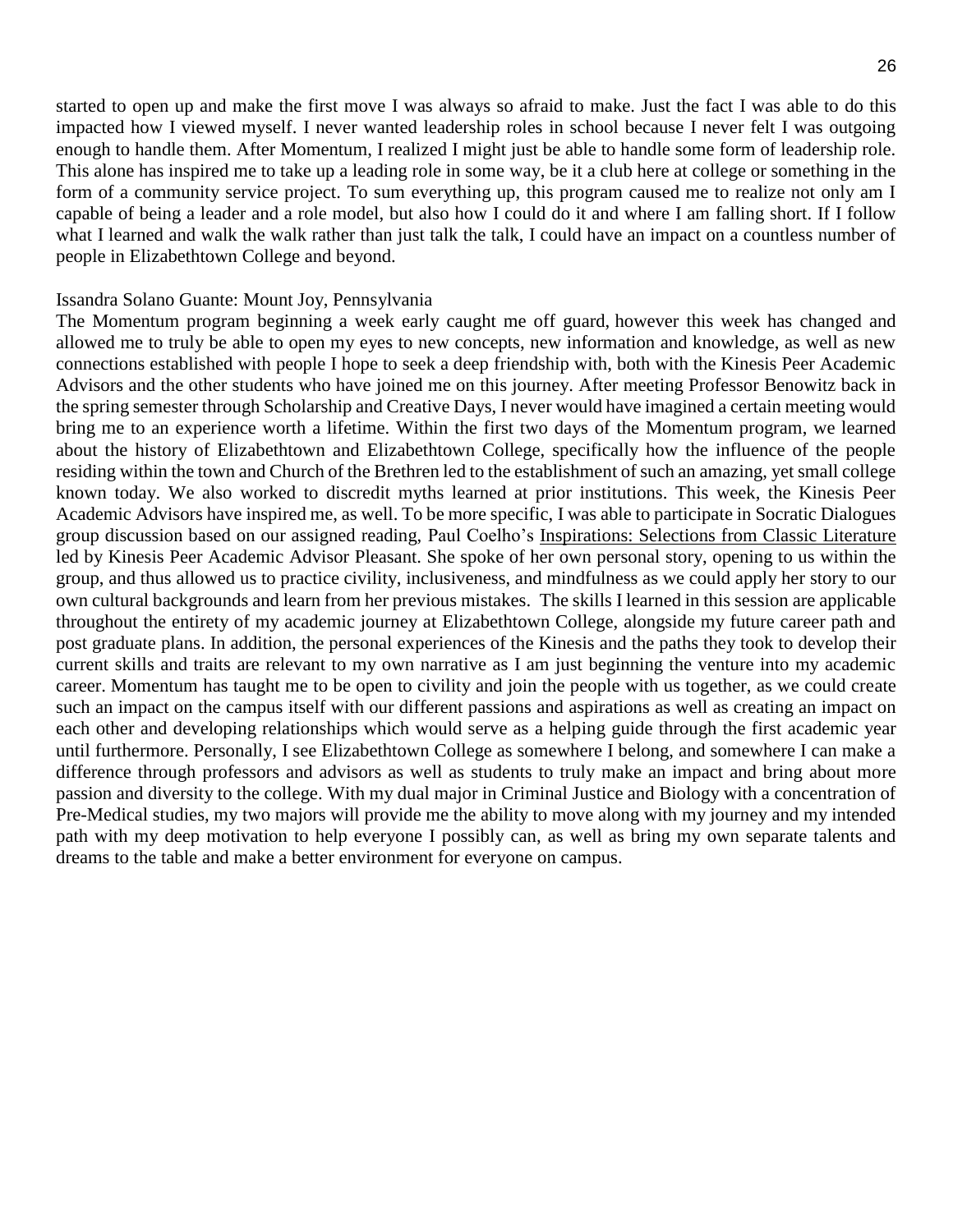# ELIZABETHTOWN COLLEGE KINESIS

### STUDENT REFLECTIVE ESSAYS AUGUST 2019



*Few will have the greatness to bend history itself; but each of us can work to change a small portion of events, in the total of all those acts will be written the history of this generation.*

Robert Francis Kennedy (1925-1968)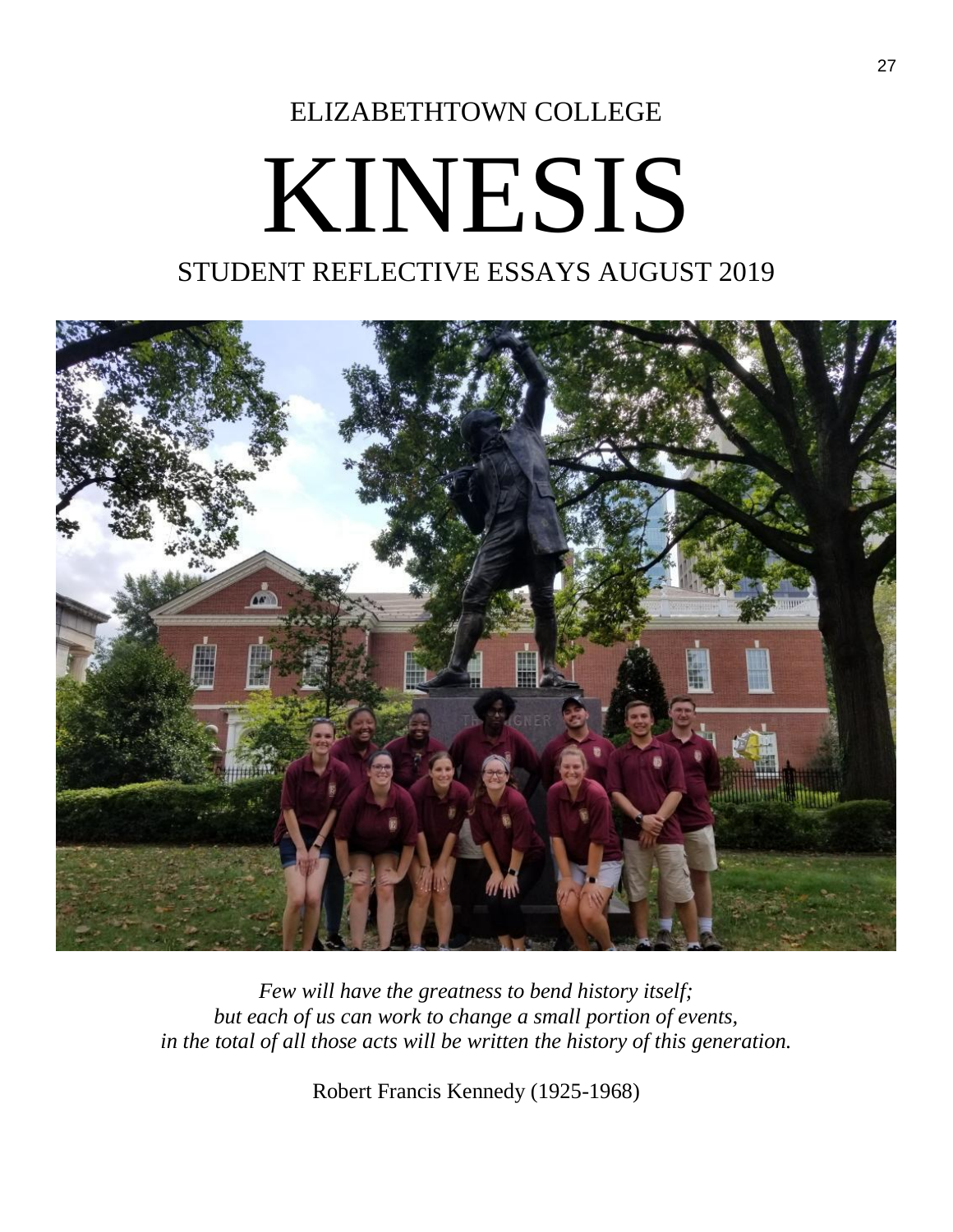#### Samantha Romberger: Middletown, Pennsylvania

I do not know where to begin. As I approach my senior year of college and wrap up my third Momentum week as a Kinesis Peer Academic Advisor, I cannot help but swell up with all kinds of inexpressible emotions. It is no exaggeration to say the Momentum Program has changed my life. I have made incredibly deep connections through this program I know I will never forget; just recently, one of my former Momentum mentees asked me to be a bridesmaid in her wedding. The bonds I was able to form with Momentum students (as well as my own Kinesis my first year) mean so much to me. We have shared laughter. We have shared tears. We have celebrated together. We have consoled each other. There is an indescribable quality in the fabric of this program which creates meaningful, lasting connections between those who experience it. Had it not been for Momentum, there is a good chance I would not be on the path I am on today -- one semester away from graduating early, with honors. Getting here was no easy task. I am humbled by those who helped me. Throughout the college journey, there were moments when I doubted myself or felt lost, and the truth is, my position as a Kinesis was often the deciding factor in whether or not I would finish college at all; I knew there were students who relied on me, who trusted me, who needed me to stay and help them transition into college. I stayed for them. I pushed myself to work harder in hopes of setting a good example for them. I pushed myself through my most difficult moments of college for them. This program made me who I am today, and I owe an immeasurable debt to all of my former Momentum mentees, my fellow Kinesis Peer Academic Advisors, my own Kinesis Olivia, and of course Professor Benowitz. Not to mention, this cohort of 2019-2020 has been a blessing, and I could not have asked for a better group to see me out. I already miss the students I met about a week ago. I cannot wait to hear about the amazing things I know they will do during their time here and beyond. I am so grateful for this program and the effect it has had on my life. So, all I really want to say is thank you. Thank you to all of you.

#### Joseph Santos: Southampton, Pennsylvania

There are no words for what I am feeling as I just finished my last Momentum week as a Kinesis Peer Academic Advisor. This year hit a little different because I was Kinesis Co-Captain and was held to a different standard from years past. I saw so much potential for the Momentum Class of 2023 and imagine great success in their futures. It was a bittersweet moment as we sent the Momentum students off to Fall Orientation because just one week ago, I still viewed them as high school students. Although, on our last night together I observed the room and interactions between the forty-six students laughing, singing, telling jokes, and dancing; in this moment I saw them as college first year students, and I became overwhelmed with emotion. This was the last Momentum cohort I am going to lead and have the pleasure to advise. This past week brought on many challenges and responsibilities I never thought I would encounter. We had a great team of Kinesis who I would not change for the world. I am not using the word "team" lightly because this past week made me understand a whole new definition of team. Everyone in the program has had an impact on my life in many different ways. Another reason why it was bittersweet was because the other senior Kinesis Peer Academic Advisors with whom I had the pleasure to do the program with since my first year were also doing it for their last time. It is truly inspiring to see how we have all changed together and the difficult times we had to face to be where we are today. I am not the same person I was three years ago as an eighteen year old college first year student. Life brought on many obstacles. Professor Benowitz has impacted all of our lives and will continue to do so years after we graduate. One day I hope to use my knowledge and leadership skills from this program in my future career. My role as Kinesis Co-Captain and President of Momentum Society has given me the confidence to face my fears and challenges in life. The Momentum Program will always be a part of my life in some shape or form through the relationships formed and connections made throughout the years here at Elizabethtown College. Reflecting on the past week inspires me to want to do more to help students succeed in their academic careers. I will never forget what the Momentum Program has done for me during my time here at Elizabethtown College. During the week I try to remind students they are here at Elizabethtown for a reason and they need to take their opportunity because not everyone has the chance to go to college. Now as a senior in college it is my turn to take my next opportunity because my time here at Elizabethtown College is coming to an end.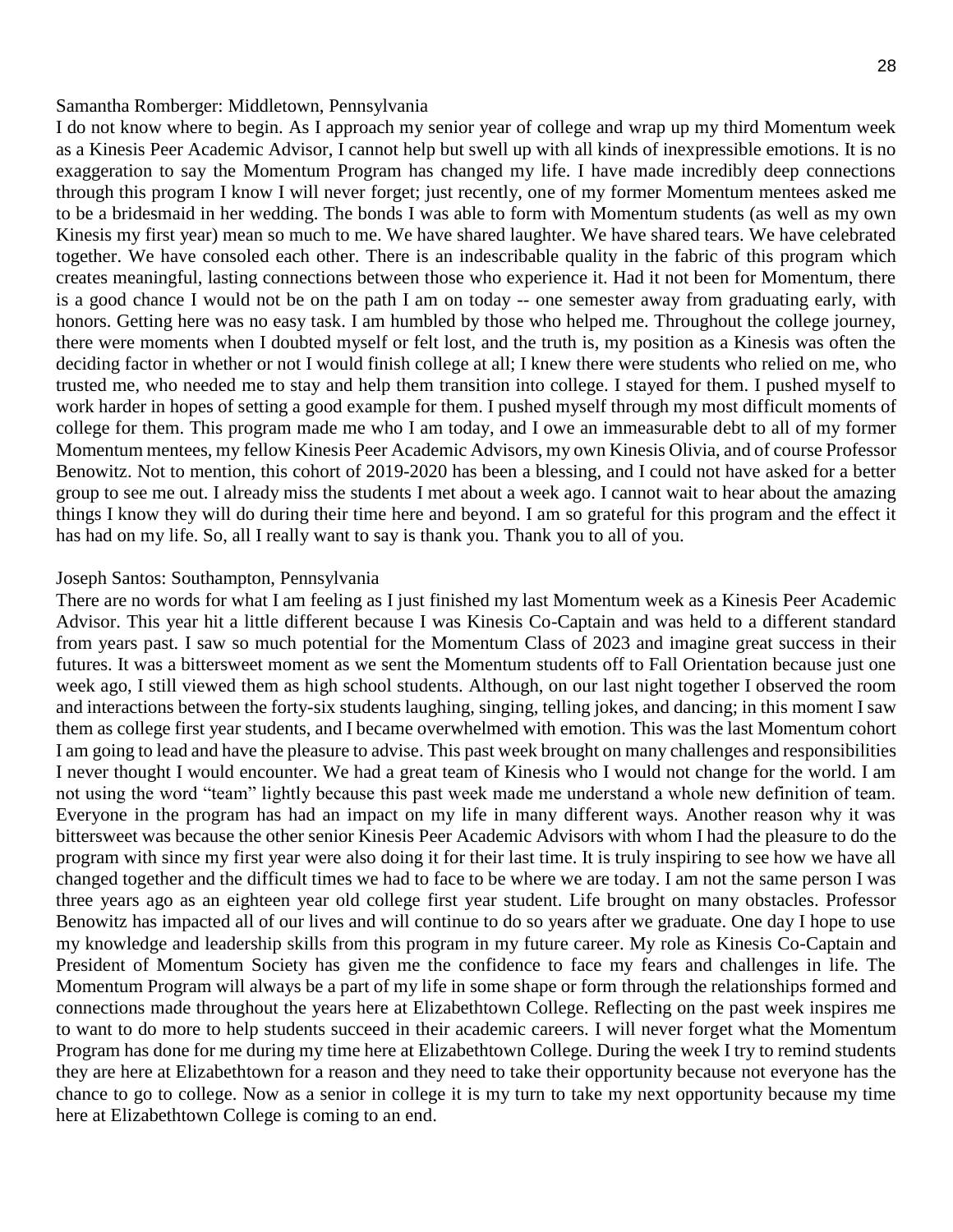#### Meghan Glaspey: Greenwich, New Jersey

I was so honored to serve as a Kinesis Peer Academic Advisor for the Momentum Program this year. Each year I serve this role, I am always amazed at all the wonderful students I meet. Watching the students' passions and interests develop during Momentum week inspires me and reminds me I have the best job on campus. Not only do the students fascinate me with their unique strengths, backgrounds, and life stories, but every member of the Kinesis Peer Academic Advisor leadership team inspires me as well. The Kinesis team has helped me grow as a person these past few years and I have had the amazing opportunity to watch their talents and abilities flourish too. My team has taught me how to use my own abilities and talents to impact my students and I will forever be grateful for their valuable insights and words of wisdom. The Momentum Program is extraordinary, and I know I would not be where I am today without it. My first year of college, my Kinesis met with me each week to explore my passions, discuss my academic classes and goals, and introduce me to service-learning opportunities on campus. I am so glad I can give back to the program and have the same impact on my students. The Momentum Program's motto, "Imagine, Inspire, Impact," has continued to stick with me throughout the past few years of college and I will continue to reference this motto as I start to approach my future career. I have been blessed to be part of such a wonderful program and words cannot describe how much this program has impacted me.

#### Pleasant Sprinkle-Williams: Orlando, Florida

As my last year as a Kinesis Peer Academic Advisor starts to come closer to fruition, I have reflected a great deal over what civility means to me. I have learned how for me, civility is more than just a word, but a lifestyle. Every year in the Momentum program during our Kinesis led Socratic Dialogue discussions based on the book by Paulo Coelho Inspirations: Selections from Classic Literature, I have the Momentum students answer five simple questions: 1) Who inspires you? 2) What is your greatest motivation? 3) Where do you see yourself in five years? 4) What was your greatest fear going into college? And lastly 5) What is your greatest fear? I have them write them down and then I read them aloud randomly. The amount of similarities the students share not only with each other, but myself, never ceases to amaze me. In the moment, they learn no matter how the person beside them may portray themselves to others, this person is just as vulnerable as they are. The students learn I am just as vulnerable; just as human. If there is one thing I can be proud of, it is how I have inspired the students to consider other perspectives when faced with someone who may not look like them, act like them, speak like them, or live like them. Through this, I imagine a day in which our Elizabethtown community can grow in its diversity through love and understanding.

#### Kylar Harvey: Easton, Pennsylvania.

Four years ago, I was supposed to drive under the arch in Schlosser Loop, but I arrived on campus too early and I went onto Alpha Drive instead. I know I started in the wrong place, but actually I got to the right place. To be honest this applies to what I thought about attending the Momentum program too. I was not really sure what to expect. Professor Benowitz welcomed me at the check-in tent where I received my room key. I was very anxious to start college because I am a first-generation college student and I did not know what to expect. Starting with the first day of Momentum I immediately became more comfortable with the idea of me going to college. Momentum gave me tools and the determination for me to succeed. This program helped me become a leader in my campus community, and it made me so much more prepared for college than I would have been if I did not go through the program. This year of my four years experiencing Momentum was the most impactful on me. I was Co-captain of the Kinesis Peer Academic Advisor Team with Joe Santos. Being in a leadership role let me connect more with the students and Kinesis as I was someone who both groups of people looked to for advice. Being in the position of co-captain also made the students more open to come to me I took the position of Kinesis Peer Academic Advisor so I can make an impact on the students and give them the necessary tools to excel while going to college. I was able to make connections with many of the students and get to know all of them. Making these connections makes the experience of Momentum more valuable for the students because they get more out of it. Throughout the week I had the pleasure to see many students transform and come out of their shells. This is one of the things I value as a Kinesis. Many of the students came to school not knowing what to expect and were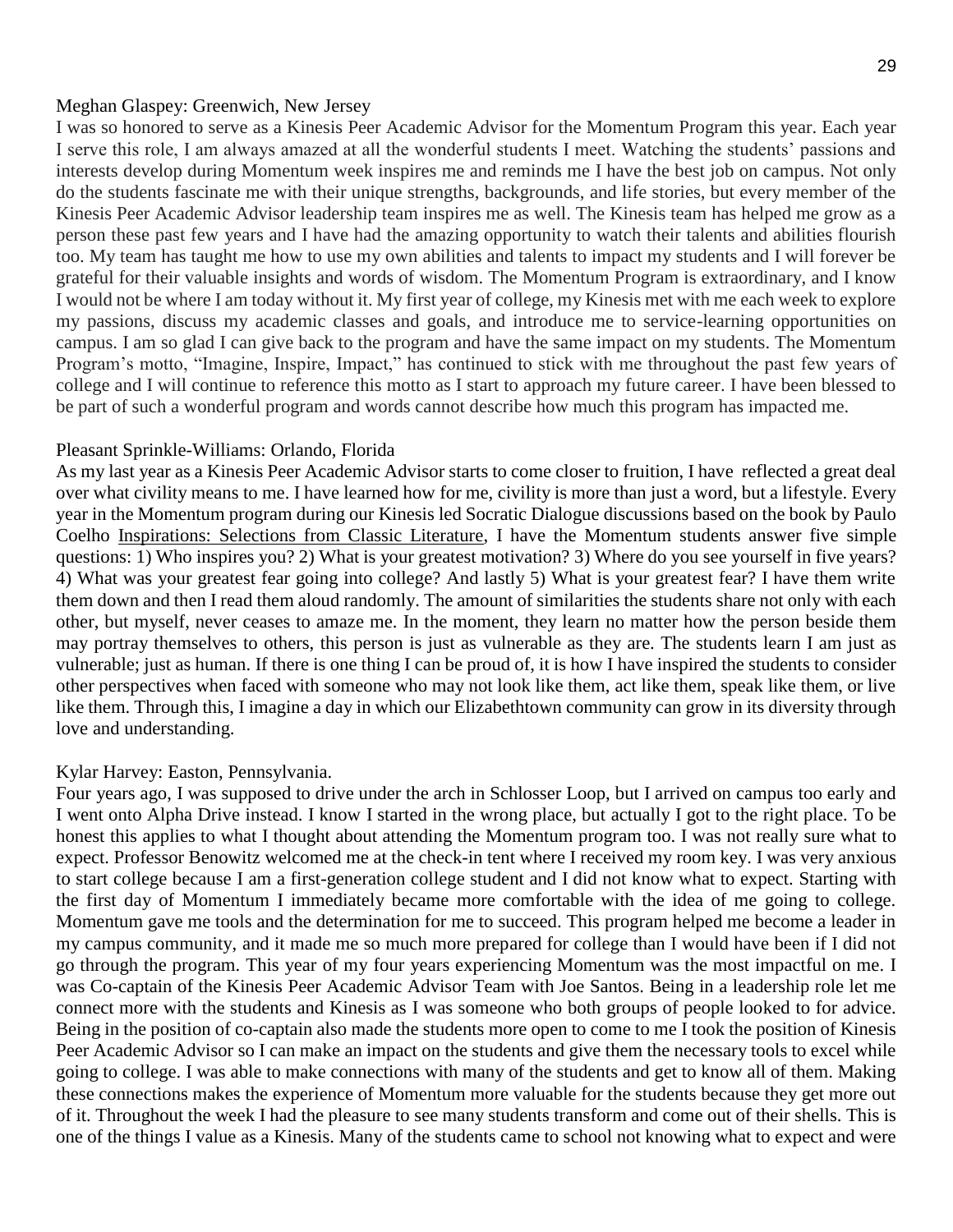a bit shy. Since the Kinesis team kept splitting up everyone, all the Momentum students know each other. As a co-captain of the Kinesis team, I was able to see how all the students come from different walks of life and will make something of ourselves. As a Kinesis I want the students to imagine their future, inspire them to make an impact on themselves and the community. I hope this program will continue to thrive in the future keeping in mind the three words *Imagine, Inspire, & Impact.*

#### Moh Mohammad: Lancaster, Pennsylvania

Thank you Momentum. Coming into Momentum week as a Kinesis for the third year, I am filled with a great deal of emotions, and I wanted to make it count. While being reflective on my college journey is expected of me as a senior student, Momentum week has reminded me how to inspire, imagine, and impact. Watching the new Momentum cohort unpack their cars, settling into their residence hall rooms, and anxiously starting talking to each other placed me right back to my own Momentum experience. Nothing inspires me more than hearing students reflect on how they overcame their insecurities. The story of the underdog who let go of his/her/their fears, anxieties, and their first impression about others to build everlasting friendships. Throughout this week, I lead a small discussion group based on Paulo Coelho's Inspirations: Selection from Classic Literature*.* While the purpose of this dialogue is to discuss stories from the book which are relatable to the human condition, I found myself connecting with this cohort on a personal level, and I was humbled by their openness to share their struggles and moments of intersectionality with me. Few of the students in my small group discussion amazed me by their ability to empathize with the fellow cohorts which were part of the small group. One of the most significant impacts I experienced throughout this week was watching my younger sister, Morgan, come into her own. As her older brother, I felt all of sorts of emotions, such as fears and anxieties. What if she does not fit in? What if she cannot find/make friends? Or will she be okay commuting from home? But she showed me how all of my fears and anxieties were for nothing. Her ability to connect with others has also reminded me why I became a Kinesis Peer Academic Advisor in the first place: To have the ability to take on a leadership role on campus impacting the lives of fifty-six individuals, regardless of their position as a Momentum student or a Kinesis Peer Academic Advisor. I am also grateful for the opportunity to work with such an amazing and dynamic group of individuals. While the Momentum week is over, I am excited to develop a mentorship relationship with the Momentum cohort class of 2023, with my Momentum mentees, and I hope to continue to make an impact on them. Since my first year, the Momentum program has inspired, impacted, and pushed me to imagine the impossible through both the friendships and connections I build with my cohort and watching the impact of this program on the cohorts I mentored as a Kinesis. I will forever be grateful for Momentum, and for the friendships which changed me to become a better version of myself.

#### Julia Middleton: Baltimore, Maryland

As I worked the registration tent in the Schlosser Loop watching the new Momentum cohort move in, the memories flooded back through my mind of my move in day only a year before. The nervous yet smiling faces, cars loaded to the brim with stuff, and already teary eyed parents brought forth a nostalgia in me. This year was my first as a Kinesis Peer Academic Advisor, and I had to be a leader to the incoming students. I had imagined myself in this position ever since I finished my Momentum week, and I was excited to impact students the way my Kinesis had impacted me. However, I was extremely nervous being in my first leadership position on campus. My fears quickly vanished when I realized my year as a Momentum student prepared me for this very day. The seven days I spent getting to know the students inspired me in ways I did not think possible. I want to be a teacher, therefore, mentoring and helping the students made me realize I am truly headed in the right direction for my career. I feel so fulfilled being an advocate for the students and someone they can turn to with their problems. After this week as a Kinesis, I feel inspired to take on even more leadership roles across campus where I can impact others. Without being a part of this amazing program, I would not have come to these realizations. Momentum continues to surprise me with all the ways it has inspired and impacted me. Through celebrating the uniqueness of each person, the program pushes me to imagine all the ways I can better myself. I am honored I was entrusted with the opportunity to be a Kinesis Peer Academic Advisor for this wonderful cohort of students.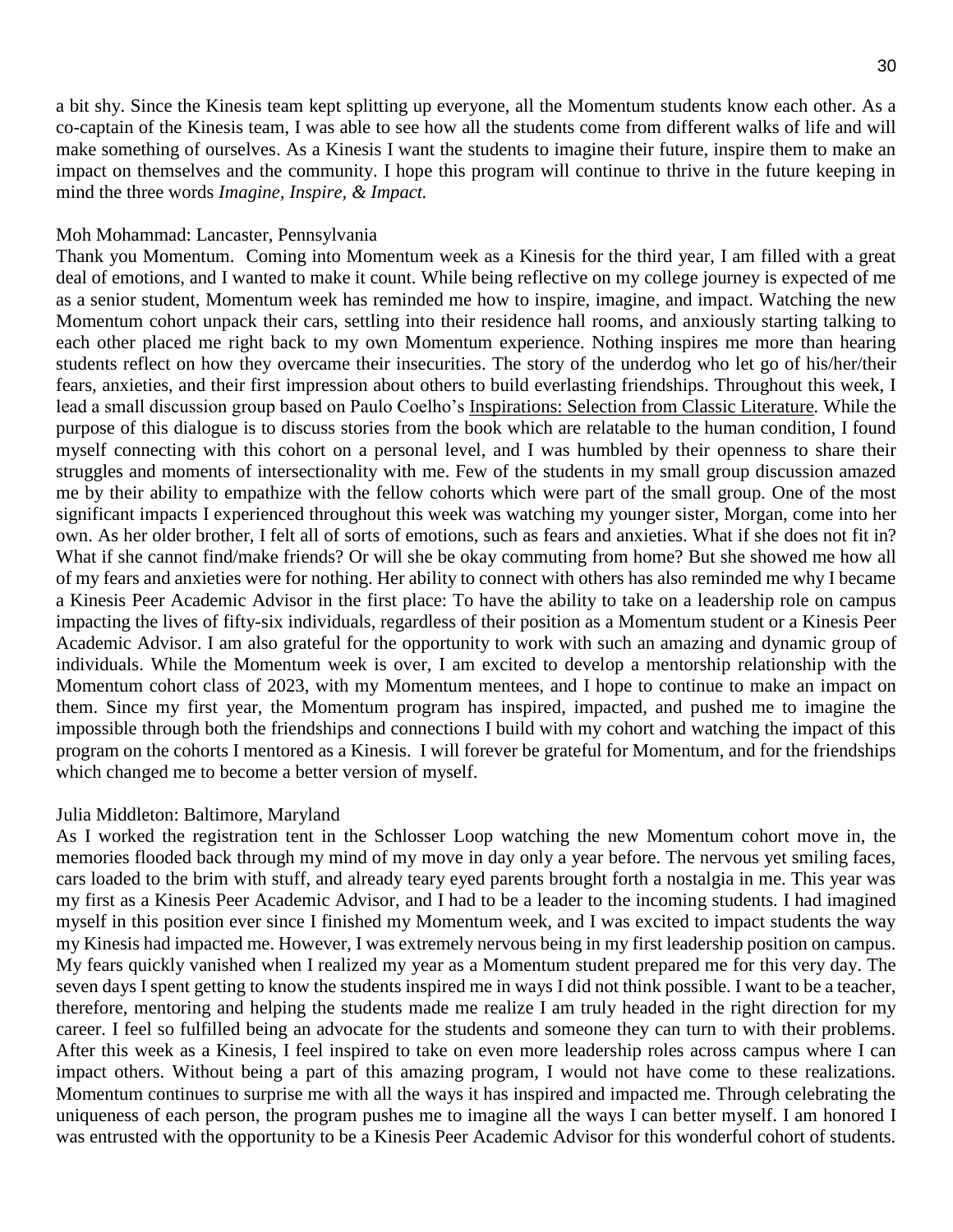#### Lauren Shakes: Randallstown, Maryland

When I think about the past four years at Elizabethtown College and my experience with Momentum, I reflect on the beauty of diversity. Before being in the Momentum program, I had a narrow-minded view of diversity. Being an African – American woman, when I heard the word diversity I often thought about race. After being a student in Momentum and then a Kinesis Peer Academic Advisor for three years, I have come to relate diversity to a state of variety. This variety can come in many forms such as, but not limited to; socio-economic, racial, academic, gender, sexual – orientation, and religious. Coming into this program helped me recognize, I brought my biases with me about the variety in other people. As a Momentum student, I was inspired by the session on diversity given by Stephanie Diaz when I was a first – year student. She did something different as compared to the other presenters, she listened to us. She asked us to talk about our backgrounds and have a dialogue about what made us special. Throughout my four years in the Momentum program, I am always amazed at how professors from diverse academic backgrounds come together and present to the students about how their academic disciplines are related. This has always served as an important metaphor for me about human nature. If different academic disciplines can find common ground, we should be able to find this common ground as human beings by relating our differences. I have carried this thought with me as a student on campus and as a Kinesis Peer Academic Advisor for the Momentum program. My goal was and will continue to be helping others listen to each other and find common ground. When we listen and find common ground, we can find the beauty in our variety, we can appreciate how special we all are, we can bring people who seem to clash together.

#### Carly Patterson: Secane, Pennsylvania

It feels like just yesterday I was driving under the Elizabethtown College sign arch over the entrance to Schlosser Loop to start the next chapter of my life. I was nervous just as any new first year student would be, but I was also extremely eager to begin college. I thought I had my whole life and college experience planned out before I even got to campus. I had dreams and aspirations but was anxious and uncertain of how to achieve them. It was through this program I learned how to make those dreams a reality. It was through the small sessions each week and the bonds I made with others, which I really grew to appreciate all this program has done for me. I truly believe in the mission of the Momentum program and wanted to help others have the same great experience. I have always wanted to pursue a leadership role, but after being denied multiple opportunities at my high school, I was anxious to try again. When Momentum began looking for new Kinesis Peer Academic Advsiors for this year, I imagined myself helping students the way my kinesis helped me. I reminded myself of the power this program has and the impact it had on me. I decided to go for it, despite my doubts. When I found out I was chosen to be a kinesis, a feeling of joy and happiness came over me. Words cannot describe how grateful I am to have had this opportunity. It allowed me to grow as a leader and as a person. When I imagine my next three years here, I see myself continuing as a Kinesis along with pursuing other leadership roles on campus. This program has continued to open my eyes and give me a true appreciation for leadership and the leaders in the community surrounding me. Throughout this Momentum week, I saw these students grow and become less anxious and more excited for their futures. I am thankful to have played a part in their transition to college. I am excited to begin my year as a peer academic advisor. I hope to provide my students with the support, knowledge, and resources they need to be successful here at Elizabethtown and in their future endeavors. I was nervous my impact on these students would not be strong. As I read two of the student essays and saw they had written about how I inspired them, it hit me how I while I was inspiring them, they were inspiring me. I will treasure the impact these students had on me and will continue to use the inspiration I received from them to flourish in my future roles as a leader. I am eager to grow alongside my students throughout this year and to be a part of their support system going forward.